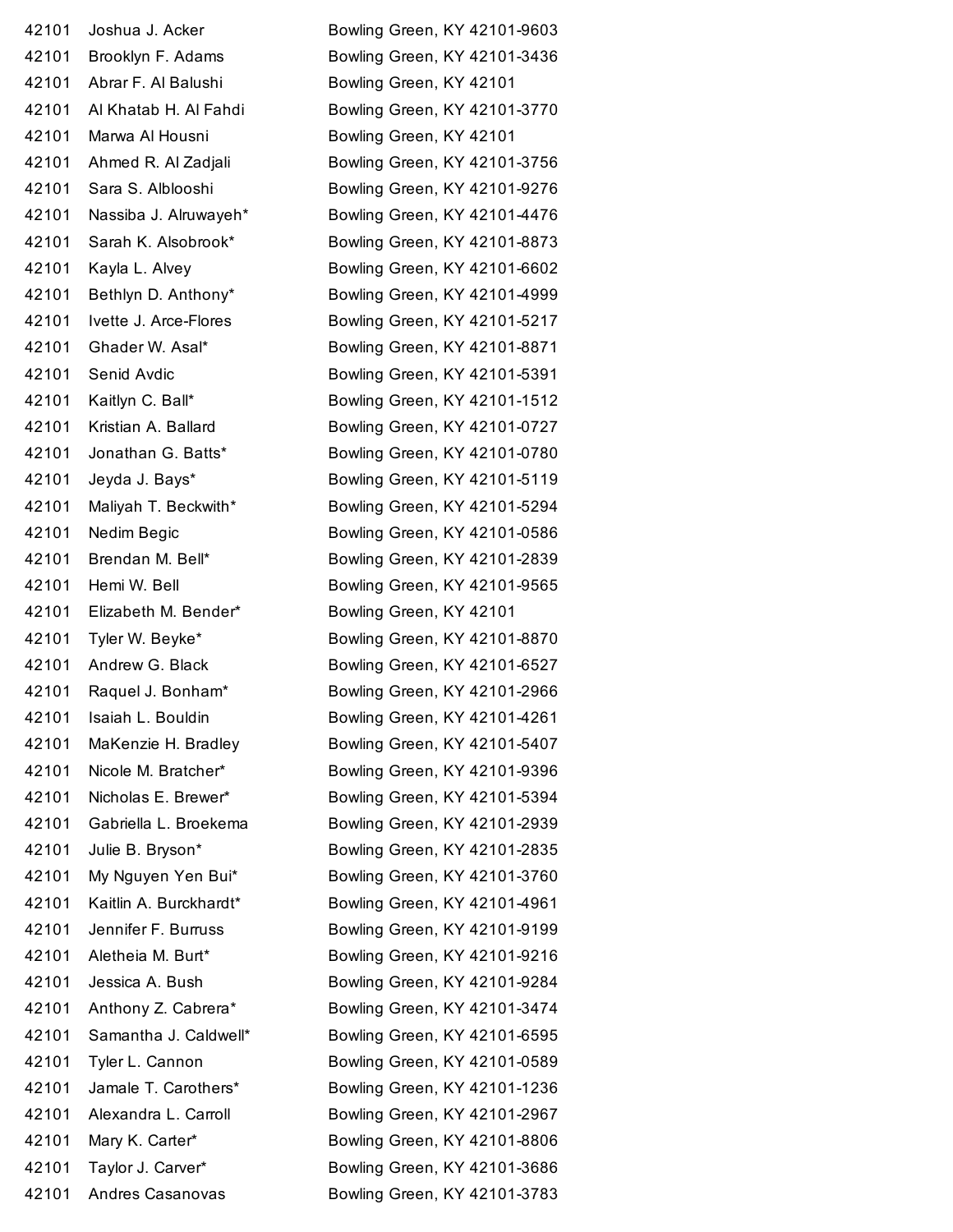| 42101 | Eden B. Casebier*         | Bowling Green, KY 42101-7570 |
|-------|---------------------------|------------------------------|
| 42101 | Hamilton Castellon Parada | Bowling Green, KY 42101-2739 |
| 42101 | Erin R. Caudill*          | Bowling Green, KY 42101-5232 |
| 42101 | Wade C. Chandler          | Bowling Green, KY 42101-3474 |
| 42101 | Dalton W. Chism*          | Bowling Green, KY 42101-8670 |
| 42101 | Meagan G. Clark*          | Bowling Green, KY 42101-6524 |
| 42101 | Hannah E. Claussen*       | Bowling Green, KY 42101-2602 |
| 42101 | Matthew Clouse*           | Bowling Green, KY 42101-2548 |
| 42101 | Elizabeth C. Coleman      | Bowling Green, KY 42101-8119 |
| 42101 | Hayden W. Coles*          | Bowling Green, KY 42101-1139 |
| 42101 | Daphne P. Conner          | Bowling Green, KY 42101-8263 |
| 42101 | Hannah J. Cornelius       | Bowling Green, KY 42101-5274 |
| 42101 | Caitlin M. Craft*         | Bowling Green, KY 42101-3488 |
| 42101 | Matthew W. Crocker*       | Bowling Green, KY 42101-6310 |
| 42101 | Hannah B. Cross*          | Bowling Green, KY 42101-7333 |
| 42101 | Kobe L. Cummings*         | Bowling Green, KY 42101-7259 |
| 42101 | Kyle M. Curran*           | Bowling Green, KY 42101-1000 |
| 42101 | Savannah L. Cyr           | Bowling Green, KY 42101-4104 |
| 42101 | Nasri A. Dahir*           | Bowling Green, KY 42101-9613 |
| 42101 | Khaliun Damdin*           | Bowling Green, KY 42101-3527 |
| 42101 | Olivia M. Davis           | Bowling Green, KY 42101-2923 |
| 42101 | Mason R. Day*             | Bowling Green, KY 42101-5807 |
| 42101 | Joshua De Rivas           | Bowling Green, KY 42101-2095 |
| 42101 | Emily R. Dennison*        | Bowling Green, KY 42101-3642 |
| 42101 | Andrea M. Diaz Buezo*     | Bowling Green, KY 42101-4108 |
| 42101 | Adrian V. Diego*          | Bowling Green, KY 42101-3692 |
| 42101 | Ciin S. Dim*              | Bowling Green, KY 42101-5274 |
| 42101 | John M. Doolin*           | Bowling Green, KY 42101      |
| 42101 | Rachel M. Douthitt*       | Bowling Green, KY 42101-5505 |
| 42101 | John A. Downing*          | Bowling Green, KY 42101-3502 |
| 42101 | Sarah B. Downing          | Bowling Green, KY 42101-2783 |
| 42101 | William D. Downing        | Bowling Green, KY 42101-3502 |
| 42101 | John T. Doyle             | Bowling Green, KY 42101-4204 |
| 42101 | Olivia T. Drysdale        | Bowling Green, KY 42101-6429 |
| 42101 | Johnna L. Dubose*         | Bowling Green, KY 42101-9707 |
| 42101 | Destiny J. Dunn*          | Bowling Green, KY 42101-9707 |
| 42101 | Caroline L. Dunson*       | Bowling Green, KY 42101-3546 |
| 42101 | Adan I. Duron             | Bowling Green, KY 42101-2044 |
| 42101 | Matthew B. Eastridge      | Bowling Green, KY 42101-4145 |
| 42101 | Taylor N. Eberhardt*      | Bowling Green, KY 42101-2095 |
| 42101 | Aimee E. Edens*           | Bowling Green, KY 42101-2835 |
| 42101 | Jerrod T. Eleazer         | Bowling Green, KY 42101-8432 |
| 42101 | Taylor B. Emberton        | Bowling Green, KY 42101-9711 |
| 42101 | Madison A. Embry*         | Bowling Green, KY 42101-4119 |
| 42101 | Caleigh A. Esters*        | Bowling Green, KY 42101-8879 |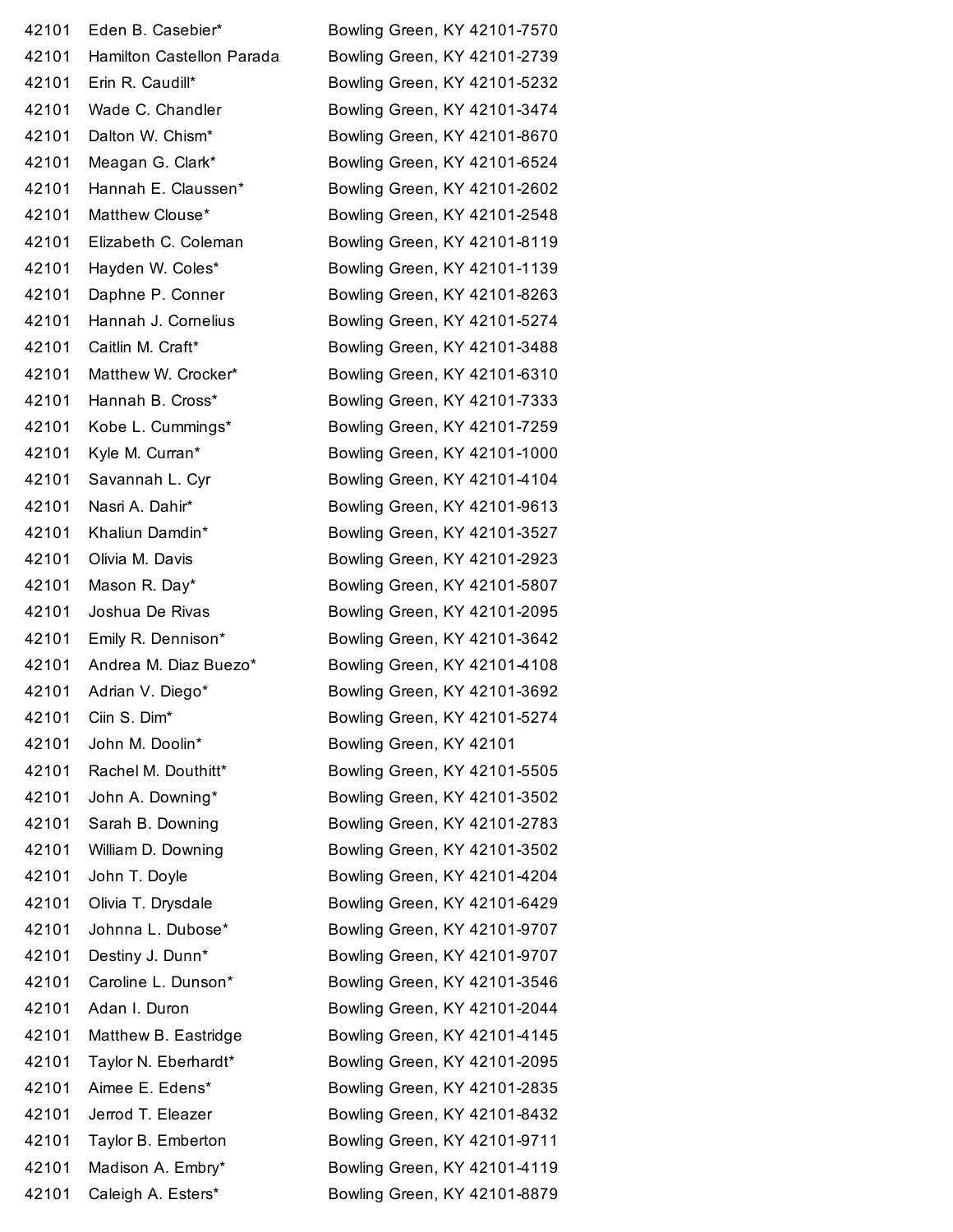Hannah J. Fallin\* Bowling Green, KY 42101-3574 Wanda J. Faulkner Bowling Green, KY 42101-8680 42101 Sabrina M. Felix Bowling Green, KY 42101-8249 William J. Felix Bowling Green, KY 42101-8249 Alexandrea T. Fields\* Bowling Green, KY 42101-2640 42101 Mirna N. Flores Ayala Bowling Green, KY 42101-5015 42101 Leah C. Fowler Bowling Green, KY 42101-8612 Brae A. Fredericks Bowling Green, KY 42101 Lauren C. Fridy Bowling Green, KY 42101-9051 Erica N. Funte\* Bowling Green, KY 42101-4150 42101 Naid Gagulic Bowling Green, KY 42101-5029 Tahir Gagulic\* Bowling Green, KY 42101-3911 42101 Katie A. Gardner Bowling Green, KY 42101-8773 Kahlil K. Garmon\* Bowling Green, KY 42101-3463 42101 Allyson B. Garretson Bowling Green, KY 42101-0709 Brenna S. Garrison Bowling Green, KY 42101-8705 Sloan A. Gibson Bowling Green, KY 42101-9376 42101 Maddie L. Gill **Bowling Green, KY 42101-9638**  Madison E. Gilpin\* Bowling Green, KY 42101-8782 Emma L. Gipson Bowling Green, KY 42101-6324 Macie O. Glass Bowling Green, KY 42101-8765 Paige A. Glass Bowling Green, KY 42101-8765 Laura A. Goad\* Bowling Green, KY 42101-8551 Hannah P. Godby\* Bowling Green, KY 42101-2835 Andrea M. Golike Bowling Green, KY 42101-4258 Edgar O. Gonzalez\* Bowling Green, KY 42101-5744 Taina I. Gonzalez Bowling Green, KY 42101-0724 Tatiana Gonzalez\* Bowling Green, KY 42101-4425 Alexander J. Grace Bowling Green, KY 42101-9693 Megan E. Graham\* Bowling Green, KY 42101-7507 Kiyah L. Gray Bowling Green, KY 42101-3511 Caitlin P. Gregory\* Bowling Green, KY 42101-3555 Arkadiy S. Grigoryan\* Bowling Green, KY 42101-9426 Armen S. Grigoryan Bowling Green, KY 42101-9426 Spencer N. Gross\* Bowling Green, KY 42101-6586 Myreisha D. Groves Bowling Green, KY 42101-4895 42101 Joshua M. Gwyn Bowling Green, KY 42101 Claudia Habarimana Bowling Green, KY 42101-6019 Brooklyn C. Hale\* Bowling Green, KY 42101-4404 Kaeli J. Hale Bowling Green, KY 42101-4923 Darian D. Hall Bowling Green, KY 42101-5011 Taylin A. Hamilton\* Bowling Green, KY 42101-2720 Toriz D. Hampton Bowling Green, KY 42101-0541 Kent S. Harlan\* Bowling Green, KY 42101-2571 Bracken T. Harpole Bowling Green, KY 42101-4893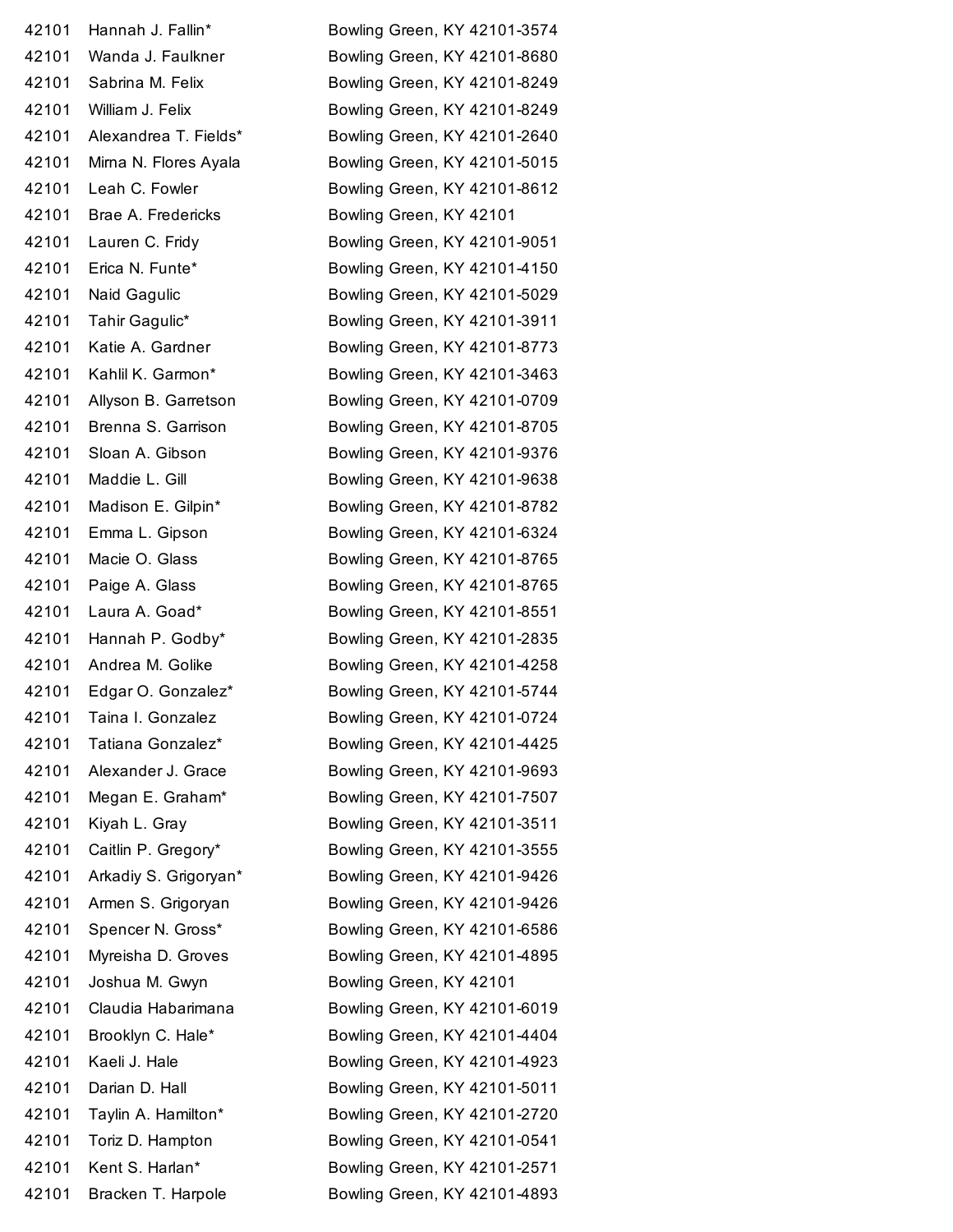| 42101 | Gwenlyn M. Hatcher*     | Bowling Green, KY 42101-7827 |
|-------|-------------------------|------------------------------|
| 42101 | Georgia C. Havens*      | Bowling Green, KY 42101-2991 |
| 42101 | Justine K. Haynes       | Bowling Green, KY 42101-0762 |
| 42101 | Colton B. Hendrick*     | Bowling Green, KY 42101-0467 |
| 42101 | Brooke E. Hermann       | Bowling Green, KY 42101      |
| 42101 | Allison P. Hickman      | Bowling Green, KY 42101-5213 |
| 42101 | Chance G. Hill*         | Bowling Green, KY 42101-4425 |
| 42101 | Klayton J. Hilton*      | Bowling Green, KY 42101-8873 |
| 42101 | John W. Howard          | Bowling Green, KY 42101-9550 |
| 42101 | Lucas S. Howard*        | Bowling Green, KY 42101-9550 |
| 42101 | Nena R. Howard          | Bowling Green, KY 42101-8687 |
| 42101 | Oo M. Hsar              | Bowling Green, KY 42101-5425 |
| 42101 | Dai N. Htoo*            | Bowling Green, KY 42101-4493 |
| 42101 | Hallie M. Hughes        | Bowling Green, KY 42101-8945 |
| 42101 | Mackenzie L. Humphress* | Bowling Green, KY 42101-2969 |
| 42101 | Lynne F. Hurt           | Bowling Green, KY 42101-2022 |
| 42101 | Edward P. Huzyak        | Bowling Green, KY 42101-9166 |
| 42101 | Hailey N. Hymer         | Bowling Green, KY 42101-8897 |
| 42101 | Brandy N. Ives          | Bowling Green, KY 42101-8207 |
| 42101 | Dylan J. Jackson*       | Bowling Green, KY 42101-9641 |
| 42101 | Janna C. Jacobs         | Bowling Green, KY 42101-1255 |
| 42101 | Christina M. James      | Bowling Green, KY 42101-2897 |
| 42101 | Stefani M. Jameson*     | Bowling Green, KY 42101-0777 |
| 42101 | Natasha L. Jessie*      | Bowling Green, KY 42101-6595 |
| 42101 | Chloe C. Jones*         | Bowling Green, KY 42101-9411 |
| 42101 | Hannah G. Jones         | Bowling Green, KY 42101-1143 |
| 42101 | Ahmed D. Kamaluldeen*   | Bowling Green, KY 42101-8892 |
| 42101 | Aye Kee                 | Bowling Green, KY 42101-5922 |
| 42101 | Sierra N. Kenney        | Bowling Green, KY 42101-9413 |
| 42101 | Mardan N. Khashimov*    | Bowling Green, KY 42101-5391 |
| 42101 | Mara R. Kieffer         | Bowling Green, KY 42101-8674 |
| 42101 | Katherine J. King       | Bowling Green, KY 42101-8181 |
| 42101 | Jaxom A. Kitchens*      | Bowling Green, KY 42101-8802 |
| 42101 | Sophie A. Kraus*        | Bowling Green, KY 42101-3423 |
| 42101 | Zachary R. Krisch       | Bowling Green, KY 42101-3006 |
| 42101 | Samuel T. Kurtz         | Bowling Green, KY 42101-5725 |
| 42101 | Hannah Lal Nun Siami    | Bowling Green, KY 42101-2724 |
| 42101 | Elijah M. Lane          | Bowling Green, KY 42101-2095 |
| 42101 | Miriam A. Larios        | Bowling Green, KY 42101-3973 |
| 42101 | Khloe M. Latham         | Bowling Green, KY 42101-4489 |
| 42101 | Madison S. Limlingan*   | Bowling Green, KY 42101-1517 |
| 42101 | Dakoyta A. Lindsey      | Bowling Green, KY 42101-2248 |
| 42101 | Yi Liu*                 | Bowling Green, KY 42101-6592 |
| 42101 | Adam M. Logsdon*        | Bowling Green, KY 42101-9225 |
| 42101 | Brodie D. Mackay*       | Bowling Green, KY 42101-6429 |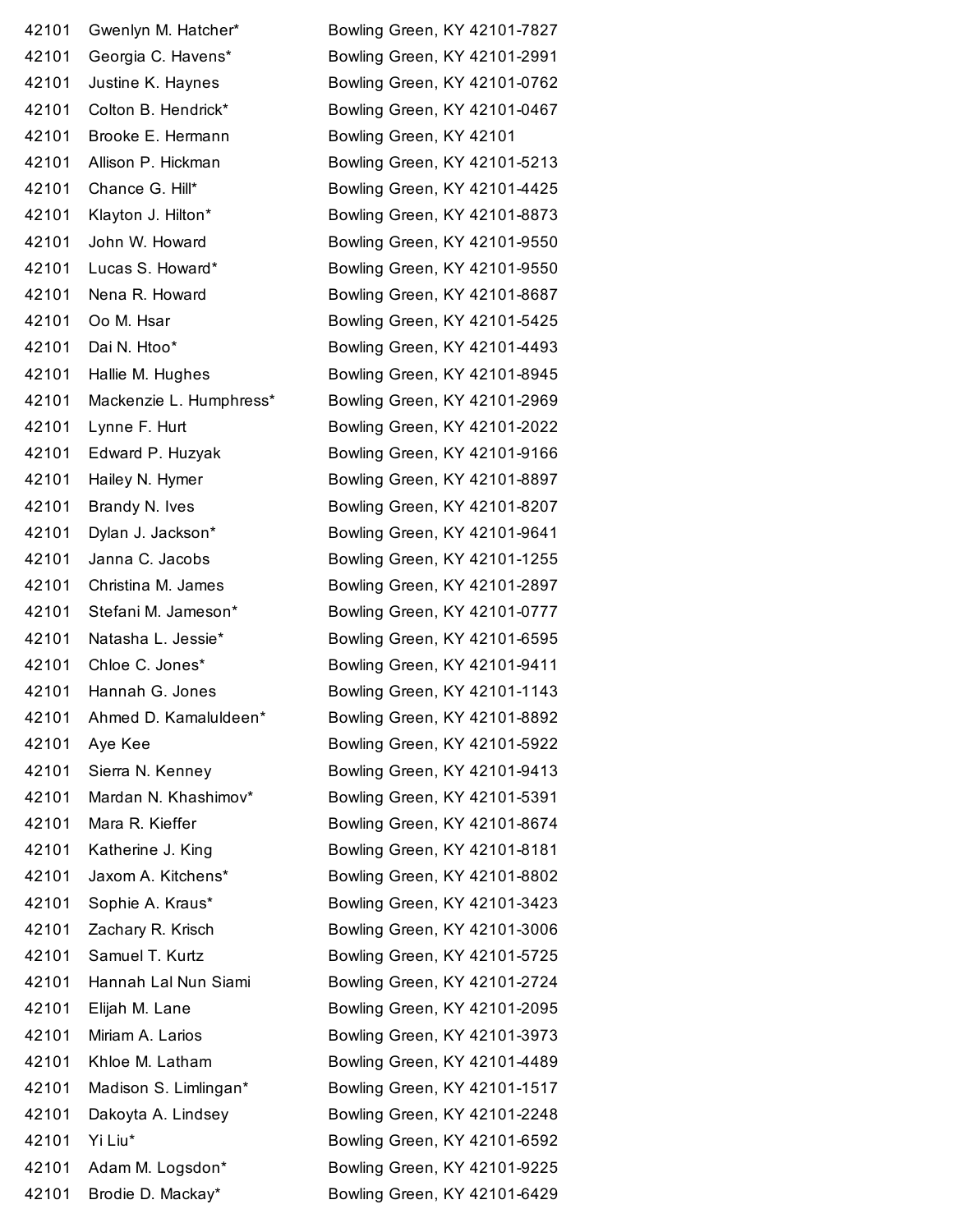| 42101 | Kham K. Mang*             | Bowling Green, KY 42101-5214 |
|-------|---------------------------|------------------------------|
| 42101 | Hailey A. Maradiaga       | Bowling Green, KY 42101-5272 |
| 42101 | Izela L. Maradiaga        | Bowling Green, KY 42101-5272 |
| 42101 | Riley D. Marshall*        | Bowling Green, KY 42101-7106 |
| 42101 | Edward J. Martin          | Bowling Green, KY 42101-5440 |
| 42101 | Thomas S. Martin          | Bowling Green, KY 42101-8450 |
| 42101 | Samantha J. Massey        | Bowling Green, KY 42101-8570 |
| 42101 | John T. Matthews          | Bowling Green, KY 42101-0744 |
| 42101 | Madison E. Mccabe         | Bowling Green, KY 42101-3701 |
| 42101 | Madison G. McCloughan     | Bowling Green, KY 42101-8168 |
| 42101 | Jessie A. McCoy*          | Bowling Green, KY 42101-5501 |
| 42101 | Rachel D. McIntire        | Bowling Green, KY 42101-7539 |
| 42101 | Bu Meh*                   | Bowling Green, KY 42101-4484 |
| 42101 | Oo Meh*                   | Bowling Green, KY 42101-4485 |
| 42101 | Su Meh*                   | Bowling Green, KY 42101-4484 |
| 42101 | Sue Meh*                  | Bowling Green, KY 42101-4481 |
| 42101 | Malique A. Miller         | Bowling Green, KY 42101-9297 |
| 42101 | Emma G. Mills*            | Bowling Green, KY 42101-8798 |
| 42101 | Diego Alberto Minaya Diaz | Bowling Green, KY 42101-2835 |
| 42101 | James A. Minter*          | Bowling Green, KY 42101-2641 |
| 42101 | Alexandra R. Mohamed*     | Bowling Green, KY 42101-5534 |
| 42101 | Cing S. Muang*            | Bowling Green, KY 42101-5029 |
| 42101 | Denis Mujanovic*          | Bowling Green, KY 42101-5274 |
| 42101 | Amar Mujkanovic           | Bowling Green, KY 42101-8856 |
| 42101 | Saib Music*               | Bowling Green, KY 42101-5379 |
| 42101 | Danielle Myers            | Bowling Green, KY 42101-3490 |
| 42101 | William C. Newman*        | Bowling Green, KY 42101-3418 |
| 42101 | Nguyen N. Nguyen*         | Bowling Green, KY 42101-5901 |
| 42101 | Phi K. Nguyen             | Bowling Green, KY 42101-3955 |
| 42101 | Katlyn A. Norton          | Bowling Green, KY 42101-4208 |
| 42101 | Dim S. Nuam*              | Bowling Green, KY 42101-9075 |
| 42101 | Khawl S. Nuam*            | Bowling Green, KY 42101-4928 |
| 42101 | Mang N. Nuam*             | Bowling Green, KY 42101-5214 |
| 42101 | Meygan L. Oliver*         | Bowling Green, KY 42101-3546 |
| 42101 | Riley B. O'Loane*         | Bowling Green, KY 42101-2997 |
| 42101 | Sara C. Ortiz             | Bowling Green, KY 42101-7522 |
| 42101 | Trisden I. Paez*          | Bowling Green, KY 42101-0406 |
| 42101 | Vidhi A. Parekh*          | Bowling Green, KY 42101-3001 |
| 42101 | Wyatt D. Parker           | Bowling Green, KY 42101-7241 |
| 42101 | Helly A. Patel*           | Bowling Green, KY 42101-6344 |
| 42101 | Kellen M. Patterson       | Bowling Green, KY 42101-7369 |
| 42101 | Htee S. Paw               | Bowling Green, KY 42101-1931 |
| 42101 | Tessa M. Paxton*          | Bowling Green, KY 42101-5537 |
| 42101 | Melanie K. Perez Avalo    | Bowling Green, KY 42101-1161 |
| 42101 | Chloe M. Persinger*       | Bowling Green, KY 42101-9439 |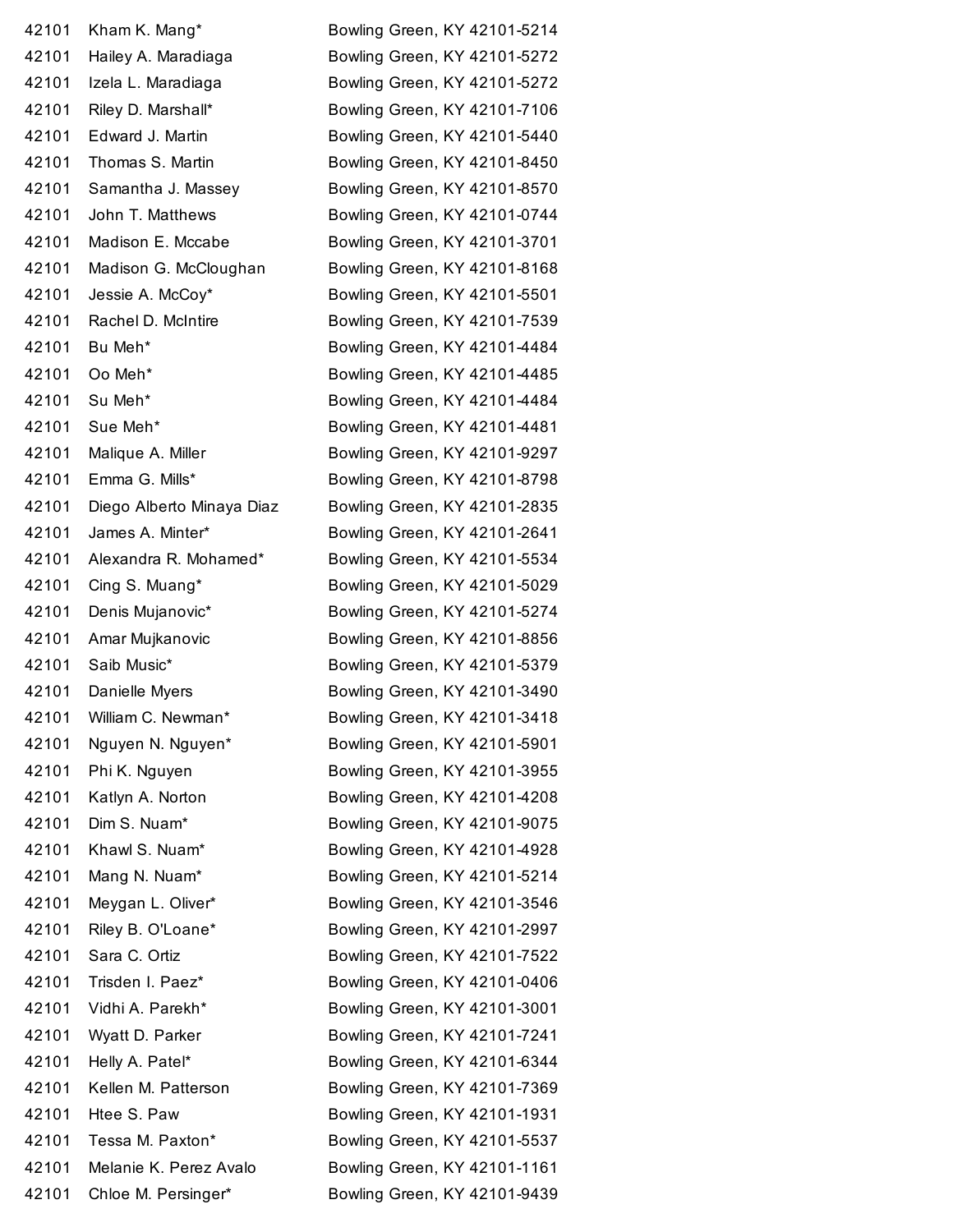| 42101 | Kyler P. Philpot            | Bowling Green, KY 42101-9708 |
|-------|-----------------------------|------------------------------|
| 42101 | Veronica E. Pierre*         | Bowling Green, KY 42101-2547 |
| 42101 | Hallie I. Pippin*           | Bowling Green, KY 42101-9383 |
| 42101 | Mary L. Pitts*              | Bowling Green, KY 42101-7369 |
| 42101 | Kyle T. Popelier            | Bowling Green, KY 42101-2846 |
| 42101 | Molly J. Porter             | Bowling Green, KY 42101-7302 |
| 42101 | Abigail R. Portmann*        | Bowling Green, KY 42101-3515 |
| 42101 | Tristen J. Preston*         | Bowling Green, KY 42101-3714 |
| 42101 | Hannah L. Prewitt           | Bowling Green, KY 42101-3479 |
| 42101 | Meghan A. Raines*           | Bowling Green, KY 42101-8628 |
| 42101 | Jacqueline M. Ramirez       | Bowling Green, KY 42101-1519 |
| 42101 | William J. Reeder           | Bowling Green, KY 42101-5450 |
| 42101 | Cassidy P. Resch            | Bowling Green, KY 42101-7857 |
| 42101 | Paul A. Rich                | Bowling Green, KY 42101-9054 |
| 42101 | Kellye M. Richards          | Bowling Green, KY 42101-4895 |
| 42101 | Aidan M. Richardson         | Bowling Green, KY 42101-9150 |
| 42101 | Kristina R. Riney*          | Bowling Green, KY 42101-5055 |
| 42101 | Gabriela P. Rivas Henriquez | Bowling Green, KY 42101-1124 |
| 42101 | Brendy P. Rivera-Escobar*   | Bowling Green, KY 42101-7120 |
| 42101 | Abigail R. Robinson*        | Bowling Green, KY 42101-1506 |
| 42101 | Demetrius S. Rolle*         | Bowling Green, KY 42101-6429 |
| 42101 | Tanner C. Rose              | Bowling Green, KY 42101-5267 |
| 42101 | Geoffrey M. Ross            | Bowling Green, KY 42101-4206 |
| 42101 | Sheridan P. Rosser*         | Bowling Green, KY 42101-7373 |
| 42101 | Kaylee B. Russell*          | Bowling Green, KY 42101-8645 |
| 42101 | Alhec A. Santiago*          | Bowling Green, KY 42101-2059 |
| 42101 | Patrick J. Schaller*        | Bowling Green, KY 42101-3418 |
| 42101 | Hannah K. Shapiro*          | Bowling Green, KY 42101-3447 |
| 42101 | Kyla G. Sidebottom          | Bowling Green, KY 42101-9709 |
| 42101 | Maria C. Siewers*           | Bowling Green, KY 42101-3735 |
| 42101 | Emma R. Simpson             | Bowling Green, KY 42101-3724 |
| 42101 | Mandeep Singh*              | Bowling Green, KY 42101-1220 |
| 42101 | Makenlei B. Skaggs          | Bowling Green, KY 42101-7837 |
| 42101 | Zoe M. Slaughter            | Bowling Green, KY 42101-4501 |
| 42101 | Ilda Smajic                 | Bowling Green, KY 42101-6330 |
| 42101 | Evan J. Smith               | Bowling Green, KY 42101-9462 |
| 42101 | Sydney F. Smith             | Bowling Green, KY 42101-6003 |
| 42101 | Brian L. Sosa               | Bowling Green, KY 42101-4255 |
| 42101 | Bobby T. Staggs*            | Bowling Green, KY 42101-2139 |
| 42101 | Samantha G. Steward*        | Bowling Green, KY 42101-6563 |
| 42101 | Haley N. Stillwell*         | Bowling Green, KY 42101-9331 |
| 42101 | Lariah M. Stockton          | Bowling Green, KY 42101-2507 |
| 42101 | Miriam H. Story*            | Bowling Green, KY 42101-7250 |
| 42101 | Amya M. Suggs               | Bowling Green, KY 42101-2703 |
| 42101 | Harshavardhan Suresh        | Bowling Green, KY 42101-1143 |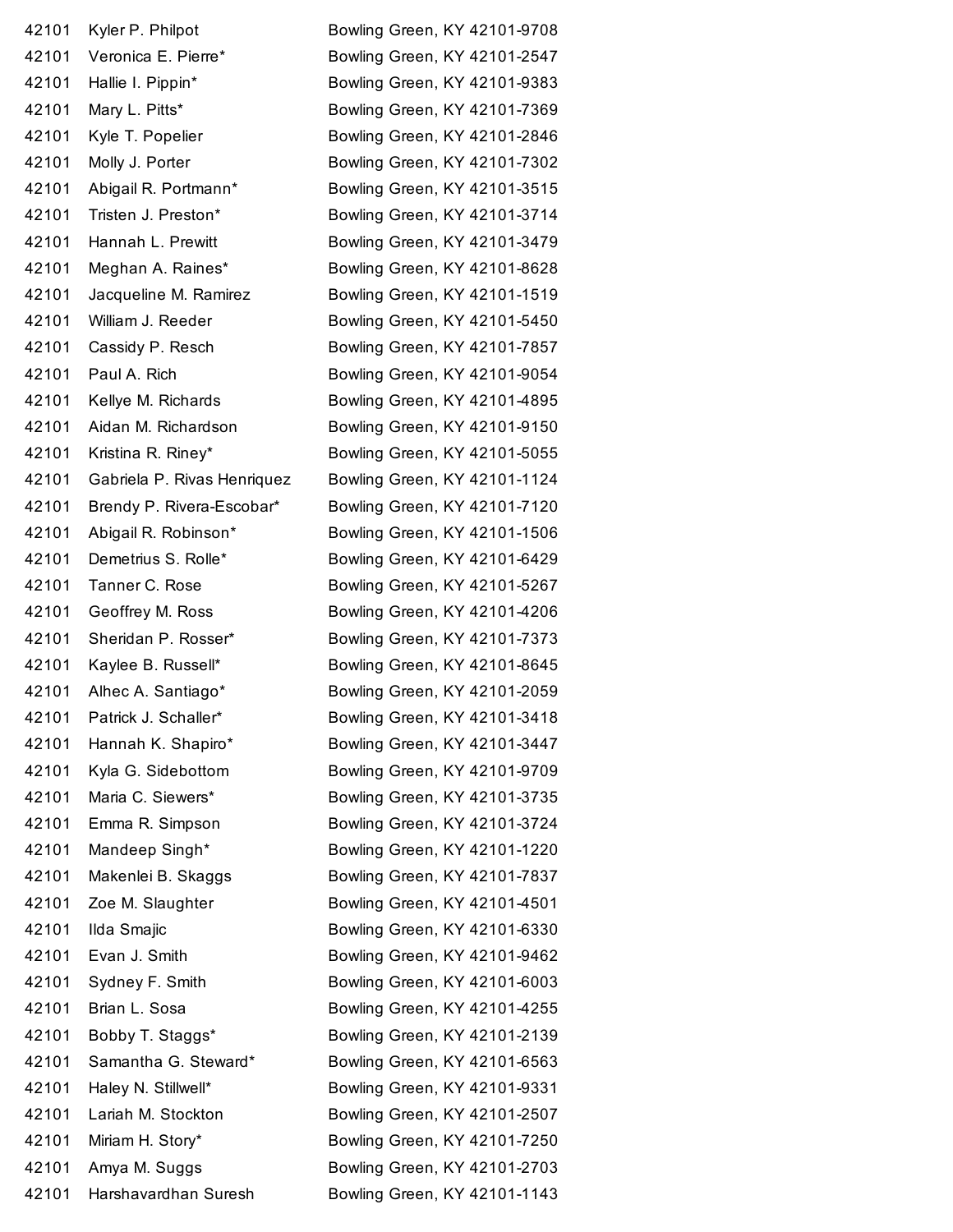| 42101 | Jaidyn W. Swanner*                                           | Bowling Green, KY 42101-5357 |
|-------|--------------------------------------------------------------|------------------------------|
| 42101 | Madison M. Swanner*                                          | Bowling Green, KY 42101-5357 |
| 42101 | Simon Sy*                                                    | Bowling Green, KY 42101-4422 |
| 42101 | Jaise D. Talley*                                             | Bowling Green, KY 42101-7571 |
| 42101 | Jesse D. Talley                                              | Bowling Green, KY 42101-7571 |
| 42101 | Hannah E. Taylor                                             | Bowling Green, KY 42101      |
| 42101 | Mary K. Taylor*                                              | Bowling Green, KY 42101-8014 |
| 42101 | Rafael Teodoro da Silva Souto E Bowling Green, KY 42101-3437 |                              |
| 42101 | Emily D. Then Torres*                                        | Bowling Green, KY 42101-5469 |
| 42101 | Riley O. Thompson                                            | Bowling Green, KY 42101-7896 |
| 42101 | Katie G. Tibbs*                                              | Bowling Green, KY 42101-7896 |
| 42101 | Juan P. Tomas                                                | Bowling Green, KY 42101-2059 |
| 42101 | Tyler N. Tompkins*                                           | Bowling Green, KY 42101-6569 |
| 42101 | Win S. Tun                                                   | Bowling Green, KY 42101-5019 |
| 42101 | Elma Turkovic*                                               | Bowling Green, KY 42101-7428 |
| 42101 | Rylee M. Turner*                                             | Bowling Green, KY 42101-8770 |
| 42101 | Jean Bosco Tuyisenge                                         | Bowling Green, KY 42101-5479 |
| 42101 | Grace M. Tweedy*                                             | Bowling Green, KY 42101-3719 |
| 42101 | Gabriela G. Vargas Berroa*                                   | Bowling Green, KY 42101-2835 |
| 42101 | Chase A. Varner                                              | Bowling Green, KY 42101-6579 |
| 42101 | Lauren D. Varner*                                            | Bowling Green, KY 42101-6579 |
| 42101 | Adelisa Velic*                                               | Bowling Green, KY 42101-9383 |
| 42101 | Elizabeth A. Vensel-McCoy                                    | Bowling Green, KY 42101-8369 |
| 42101 | Paige C. Verneuille                                          | Bowling Green, KY 42101-2318 |
| 42101 | Zam L. Vung                                                  | Bowling Green, KY 42101-4928 |
| 42101 | Chadwick M. Walden*                                          | Bowling Green, KY 42101-2553 |
| 42101 | Darby A. Wallis                                              | Bowling Green, KY 42101-2847 |
| 42101 | Jacob G. Walterman                                           | Bowling Green, KY 42101-1966 |
| 42101 | Alicshea R. Webb*                                            | Bowling Green, KY 42101-7559 |
| 42101 | Martha B. Webb                                               | Bowling Green, KY 42101-8312 |
| 42101 | Hannah E. Whitson                                            | Bowling Green, KY 42101-6317 |
| 42101 | Parker K. Wiggins*                                           | Bowling Green, KY 42101-9230 |
| 42101 | Gabriel A. Willoughby*                                       | Bowling Green, KY 42101-0716 |
| 42101 | Marlee N. Wilson                                             | Bowling Green, KY 42101-1281 |
| 42101 | Shwe Z. Win*                                                 | Bowling Green, KY 42101-4418 |
| 42101 | Zan M. Win                                                   | Bowling Green, KY 42101-5519 |
| 42101 | Mary J. Woody*                                               | Bowling Green, KY 42101-3546 |
| 42101 | April J. Wooley                                              | Bowling Green, KY 42101-2264 |
| 42101 | Breanna G. Young*                                            | Bowling Green, KY 42101-2052 |
| 42101 | Reagan C. Young                                              | Bowling Green, KY 42101-9368 |
| 42102 | Taryn L. Guyer                                               | Bowling Green, KY 42102-9753 |
| 42102 | Maggie M. Haun*                                              | Bowling Green, KY 42102-3737 |
| 42102 | Princess E. Reed                                             | Bowling Green, KY 42102-9592 |
| 42102 | Stephen Warren*                                              | Bowling Green, KY 42102-4254 |
| 42103 | Alyssa M. Adams                                              | Bowling Green, KY 42103-7953 |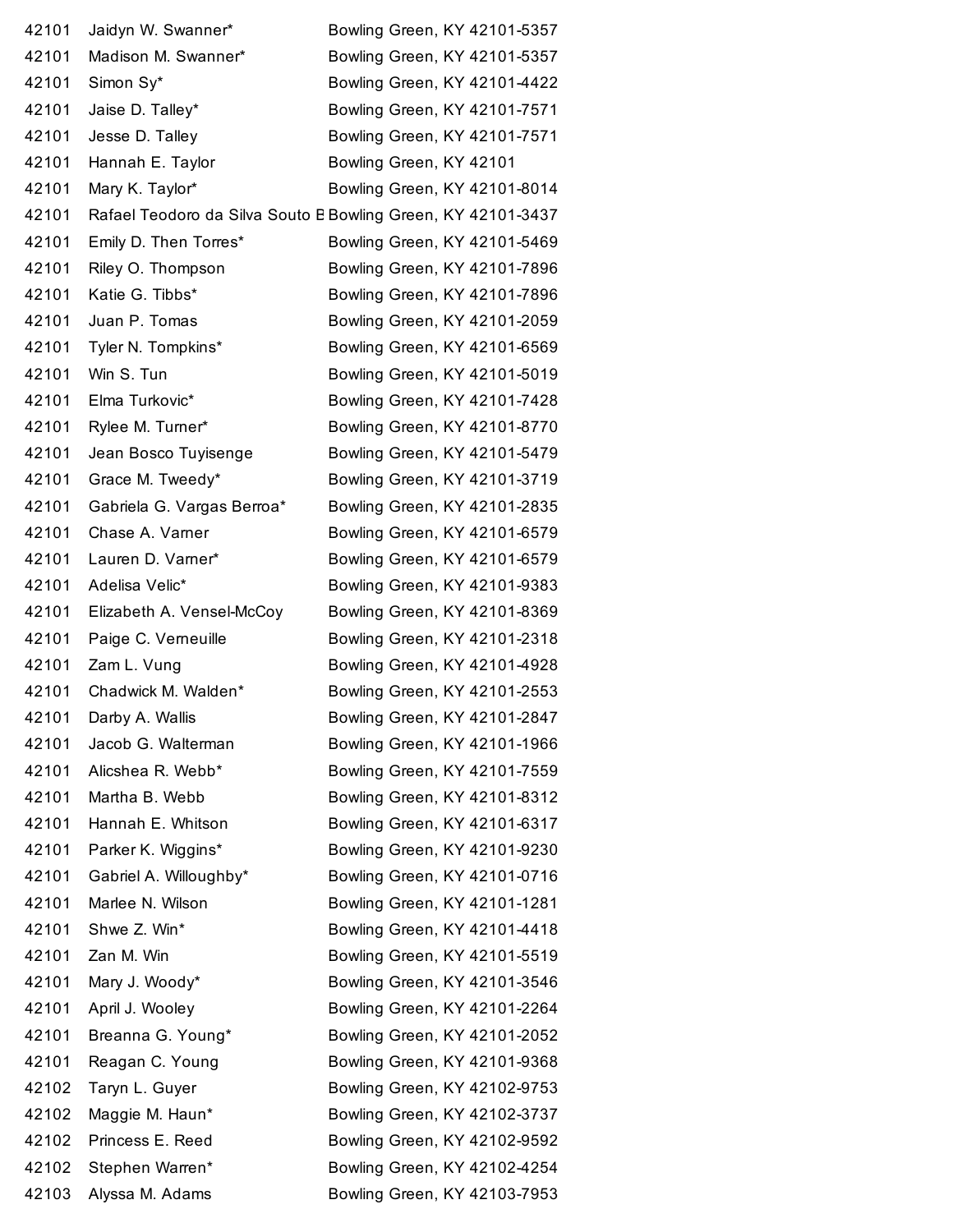| 42103 | Ashton M. Adams           |
|-------|---------------------------|
| 42103 | Hallie E. Adams*          |
| 42103 | Melinda L. Allen*         |
| 42103 | Mason W. Allison*         |
| 42103 | Owen N. Allison*          |
| 42103 | Madalynn P. Alt*          |
| 42103 | Elijah T. Alvey           |
| 42103 | Skylar D. Anderson        |
| 42103 | Samantha G. Avila         |
| 42103 | Sophia A. Baumgarten      |
| 42103 | Dalton J. Bland*          |
| 42103 | Natalie M. Blick          |
| 42103 | Blake E. Boggess          |
| 42103 | Ashley G. Bragg*          |
| 42103 | Gabriel C. Brannon*       |
| 42103 | Crystal D. Braun*         |
| 42103 | Kylie P. Bray*            |
| 42103 | Emma M. Brittenham        |
| 42103 | Evan J. Brittenham        |
| 42103 | Allison M. Brown          |
| 42103 | Audrey F. Browning        |
| 42103 | Christian C. Butterfield' |
| 42103 | Elizabeth R. Carter*      |
| 42103 | Emily S. Carter*          |
| 42103 | Lacey E. Carter           |
| 42103 | Sarah C. Cary*            |
| 42103 | Shelby W. Castner         |
| 42103 | Sahil A. Chhabra*         |
| 42103 | Samuel A. Chumbley*       |
| 42103 | Maiah L. Cisco*           |
| 42103 | Whitley C. Coffman*       |
| 42103 | Andrea L. Colburn*        |
| 42103 | Nicholas B. Cooper        |
| 42103 | Jasmine K. Costa          |
| 42103 | Kolton A. Crump           |
| 42103 | Madison E. Daniels        |
| 42103 | William R. Davis*         |
| 42103 | Natalie S. Dewolfe*       |
| 42103 | Margaret M. Dougherty     |
| 42103 | Holly A. Drake*           |
| 42103 | Madison O. Duncan*        |
| 42103 | Sierra I. Durkee          |
| 42103 | Olivia D. Duvall          |
| 42103 | Ethan J. Elliott          |
|       | 42103 Amber M. Ferrell    |

Bowling Green, KY 42103-7953 Bowling Green, KY 42103-7077 Bowling Green, KY 42103-2527 Bowling Green, KY 42103-9074 Bowling Green, KY 42103-9074 Bowling Green, KY 42103-9632 Bowling Green, KY 42103-6004 Bowling Green, KY 42103-9078 Bowling Green, KY 42103-1552 Bowling Green, KY 42103-1416 Bowling Green, KY 42103-1363 Bowling Green, KY 42103-7041 Bowling Green, KY 42103-1311 Bowling Green, KY 42103-4739 Bowling Green, KY 42103-9611 Bowling Green, KY 42103-8423 Bowling Green, KY 42103-8759 Bowling Green, KY 42103-6522 Bowling Green, KY 42103-6522 Bowling Green, KY 42103-1375 Bowling Green, KY 42103-8946 Bowling Green, KY 42103-6530 Bowling Green, KY 42103-0910 Bowling Green, KY 42103-8425 Bowling Green, KY 42103-9008 Bowling Green, KY 42103-7998 Bowling Green, KY 42103-9067 Bowling Green, KY 42103-0900 Bowling Green, KY 42103-7184 Bowling Green, KY 42103-9090 Bowling Green, KY 42103-9503 Bowling Green, KY 42103-9774 Bowling Green, KY 42103-9027 Bowling Green, KY 42103-6530 Bowling Green, KY 42103-7002 Bowling Green, KY 42103-1361 Bowling Green, KY 42103-7002 Bowling Green, KY 42103-8923 Bowling Green, KY 42103-1566 Bowling Green, KY 42103-8600 Bowling Green, KY 42103-9749 Bowling Green, KY 42103-7033 Bowling Green, KY 42103-1639 Bowling Green, KY 42103-8763 Bowling Green, KY 42103-1523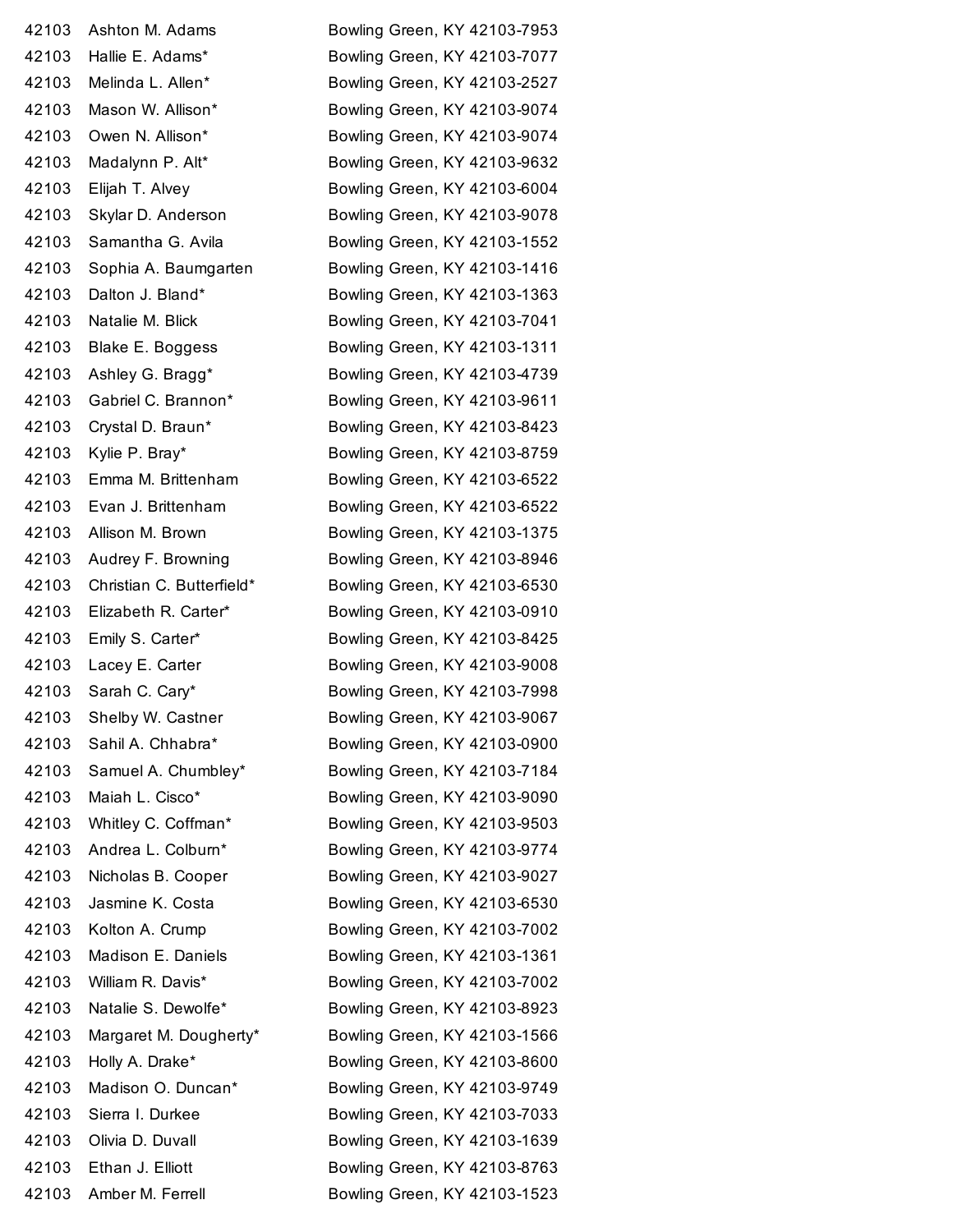| 42103 | Ashley Florio-Bundy*     | Bowling Green, KY 42103-8462 |
|-------|--------------------------|------------------------------|
| 42103 | Austin L. Forbes         | Bowling Green, KY 42103-8741 |
| 42103 | Spencer C. Ford*         | Bowling Green, KY 42103-7055 |
| 42103 | Tristan J. Fox*          | Bowling Green, KY 42103-8930 |
| 42103 | Alessa Garcia Lopez*     | Bowling Green, KY 42103-8102 |
| 42103 | Katherine R. Gipson      | Bowling Green, KY 42103-8412 |
| 42103 | Alyssa M. Gordon*        | Bowling Green, KY 42103-4753 |
| 42103 | Grant M. Gott            | Bowling Green, KY 42103-9559 |
| 42103 | Kennedy S. Gott          | Bowling Green, KY 42103-9559 |
| 42103 | Barrett T. Gray*         | Bowling Green, KY 42103-2457 |
| 42103 | Abby L. Green*           | Bowling Green, KY 42103-8507 |
| 42103 | Jacob W. Grothe*         | Bowling Green, KY 42103-6254 |
| 42103 | Brandon C. Hardcastle*   | Bowling Green, KY 42103-7088 |
| 42103 | Dylan K. Harris          | Bowling Green, KY 42103-6204 |
| 42103 | Riley M. Hartis          | Bowling Green, KY 42103-8450 |
| 42103 | Savannah R. Hartis*      | Bowling Green, KY 42103-8450 |
| 42103 | Jayna F. Hawthorne       | Bowling Green, KY 42103-8563 |
| 42103 | Madison E. Heckman       | Bowling Green, KY 42103-1434 |
| 42103 | Elizabeth J. Herman      | Bowling Green, KY 42103-8704 |
| 42103 | Tayton J. Hewitt         | Bowling Green, KY 42103-4708 |
| 42103 | Abby E. Hines            | Bowling Green, KY 42103-1530 |
| 42103 | Savannah M. Hook*        | Bowling Green, KY 42103-1440 |
| 42103 | Meredith C. Hopper*      | Bowling Green, KY 42103-1519 |
| 42103 | Andrea B. Hudson         | Bowling Green, KY 42103-8549 |
| 42103 | Trevor J. Hughes         | Bowling Green, KY 42103-7033 |
| 42103 | Nicolas Huidobro Navarro | Bowling Green, KY 42103-8055 |
| 42103 | Alli M. Hunt             | Bowling Green, KY 42103-9046 |
| 42103 | Harrison P. Hurt         | Bowling Green, KY 42103-1520 |
| 42103 | Caylee G. Hymer*         | Bowling Green, KY 42103-9552 |
| 42103 | Anne-Claire C. Jones*    | Bowling Green, KY 42103-0920 |
| 42103 | Richard R. Kanaly        | Bowling Green, KY 42103-7000 |
| 42103 | Albert M. Kilgore*       | Bowling Green, KY 42103-9885 |
| 42103 | William C. Kilgore*      | Bowling Green, KY 42103-2419 |
| 42103 | Cara P. Kirby*           | Bowling Green, KY 42103-1550 |
| 42103 | Morgan M. Krisher        | Bowling Green, KY 42103-8535 |
| 42103 | Macy K. Lancaster*       | Bowling Green, KY 42103-8913 |
| 42103 | Annee L. Lasley*         | Bowling Green, KY 42103-6253 |
| 42103 | Hayden J. Lasley*        | Bowling Green, KY 42103-6253 |
| 42103 | Maya E. Lebedinsky*      | Bowling Green, KY 42103-9891 |
| 42103 | Julianna M. Lowe*        | Bowling Green, KY 42103-7180 |
| 42103 | Ally G. Maggard          | Bowling Green, KY 42103-8935 |
| 42103 | Chanlar B. Mann*         | Bowling Green, KY 42103-9776 |
| 42103 | Kathleen M. Marquardt*   | Bowling Green, KY 42103-1390 |
| 42103 | Lindsey J. Mathews*      | Bowling Green, KY 42103-7933 |
| 42103 | Danica M. McAdams*       | Bowling Green, KY 42103-7046 |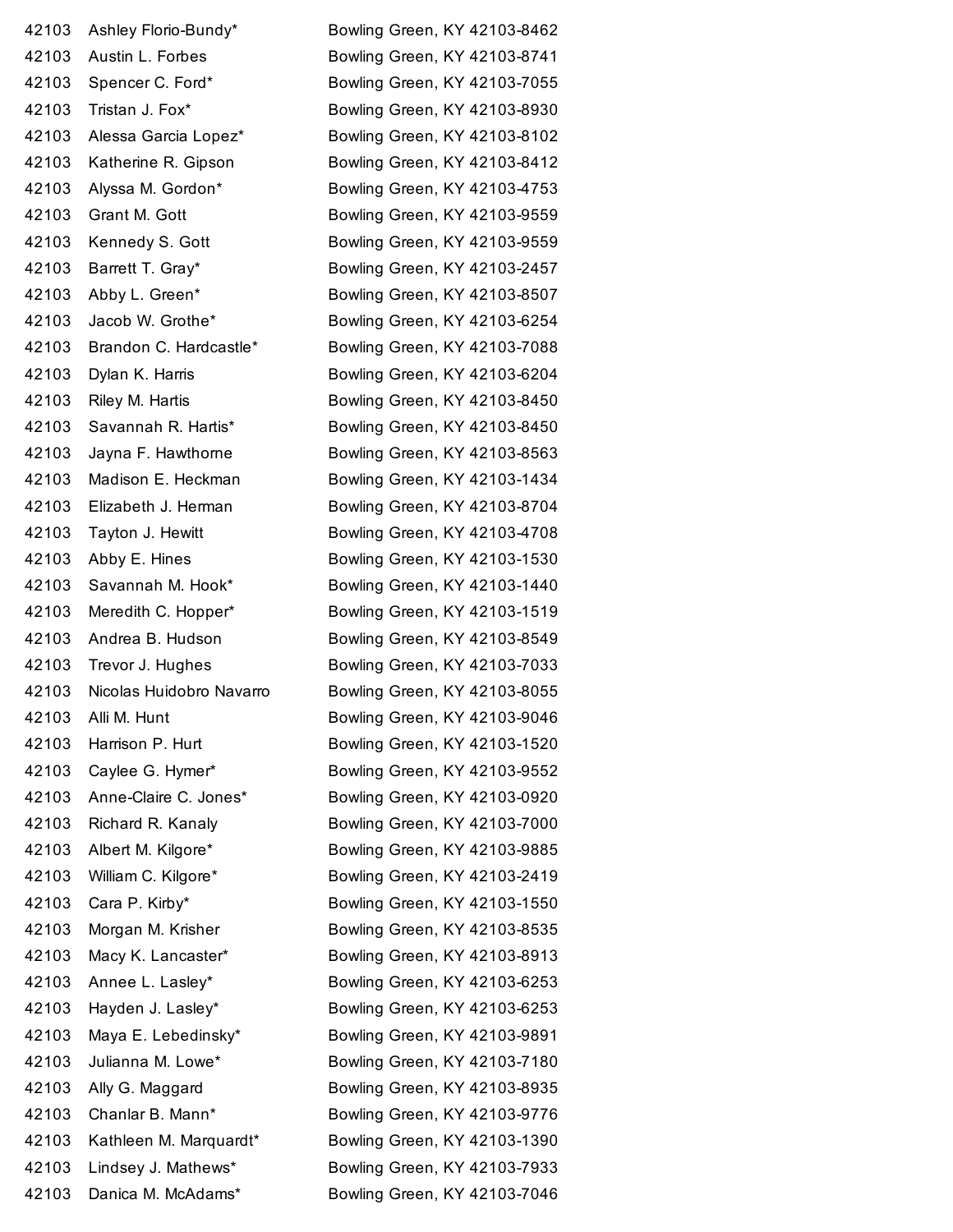| 42103 | Marian E. McBride       | Bowling Green, KY 42103-2495 |
|-------|-------------------------|------------------------------|
| 42103 | William C. McClure*     | Bowling Green, KY 42103-9719 |
| 42103 | Haley A. Mcgee          | Bowling Green, KY 42103-4764 |
| 42103 | Makenzie P. Mcintyre    | Bowling Green, KY 42103-1598 |
| 42103 | Zoe G. Mcneily          | Bowling Green, KY 42103-7066 |
| 42103 | Linda R. Mean           | Bowling Green, KY 42103-8430 |
| 42103 | Aisha B. Megquier*      | Bowling Green, KY 42103-7928 |
| 42103 | Carly R. Miller*        | Bowling Green, KY 42103-9732 |
| 42103 | Tenisha A. Miller*      | Bowling Green, KY 42103-8932 |
| 42103 | William R. Millet       | Bowling Green, KY 42103-1408 |
| 42103 | Chloe A. Milliken       | Bowling Green, KY 42103-9111 |
| 42103 | Makayla B. Mitchell     | Bowling Green, KY 42103-9744 |
| 42103 | Jackson L. Moore        | Bowling Green, KY 42103-2439 |
| 42103 | Olivia A. Moore*        | Bowling Green, KY 42103-4754 |
| 42103 | Hannah R. Neighbors     | Bowling Green, KY 42103-9086 |
| 42103 | Paris O. Newell*        | Bowling Green, KY 42103-9155 |
| 42103 | Trang T. Nguyen         | Bowling Green, KY 42103-0923 |
| 42103 | Katie Nilsson           | Bowling Green, KY 42103-8924 |
| 42103 | Nathan L. Oliver*       | Bowling Green, KY 42103-8750 |
| 42103 | Madalyn L. Osborne      | Bowling Green, KY 42103-8712 |
| 42103 | Mason S. Owens*         | Bowling Green, KY 42103-9050 |
| 42103 | Alyssa L. Pace          | Bowling Green, KY 42103-8911 |
| 42103 | Blake E. Packard*       | Bowling Green, KY 42103-9083 |
| 42103 | Kareena A. Pansuria*    | Bowling Green, KY 42103-7804 |
| 42103 | Wynter T. Parker*       | Bowling Green, KY 42103-8071 |
| 42103 | Aman D. Patel           | Bowling Green, KY 42103-9588 |
| 42103 | Jennifer H. Popplewell* | Bowling Green, KY 42103-1447 |
| 42103 | Darby A. Potter         | Bowling Green, KY 42103-9805 |
| 42103 | Brady L. Priest         | Bowling Green, KY 42103-1520 |
| 42103 | Matthew T. Raseta       | Bowling Green, KY 42103-9072 |
| 42103 | Canaan L. Rathbun*      | Bowling Green, KY 42103-9050 |
| 42103 | Jillian C. Rimel*       | Bowling Green, KY 42103-7958 |
| 42103 | Ezekial K. Ritchie      | Bowling Green, KY 42103-7081 |
| 42103 | Jack B. Roberts         | Bowling Green, KY 42103-8761 |
| 42103 | Aishatu M. Salifu*      | Bowling Green, KY 42103-6018 |
| 42103 | Samirah N. Salifu*      | Bowling Green, KY 42103-6018 |
| 42103 | Ryan T. Schallert*      | Bowling Green, KY 42103-0911 |
| 42103 | Holly S. Schepke        | Bowling Green, KY 42103-1657 |
| 42103 | Sydney M. Selems*       | Bowling Green, KY 42103-8911 |
| 42103 | Makenzie B. Seymour     | Bowling Green, KY 42103-8904 |
| 42103 | Rachel L. Shavelieva    | Bowling Green, KY 42103-1550 |
| 42103 | Britney M. Shaw*        | Bowling Green, KY 42103-8938 |
| 42103 | Natalie P. Shelton      | Bowling Green, KY 42103-9144 |
| 42103 | Emmerson C. Sikes*      | Bowling Green, KY 42103-6008 |
| 42103 | <b>Grady Sine</b>       | Bowling Green, KY 42103-4768 |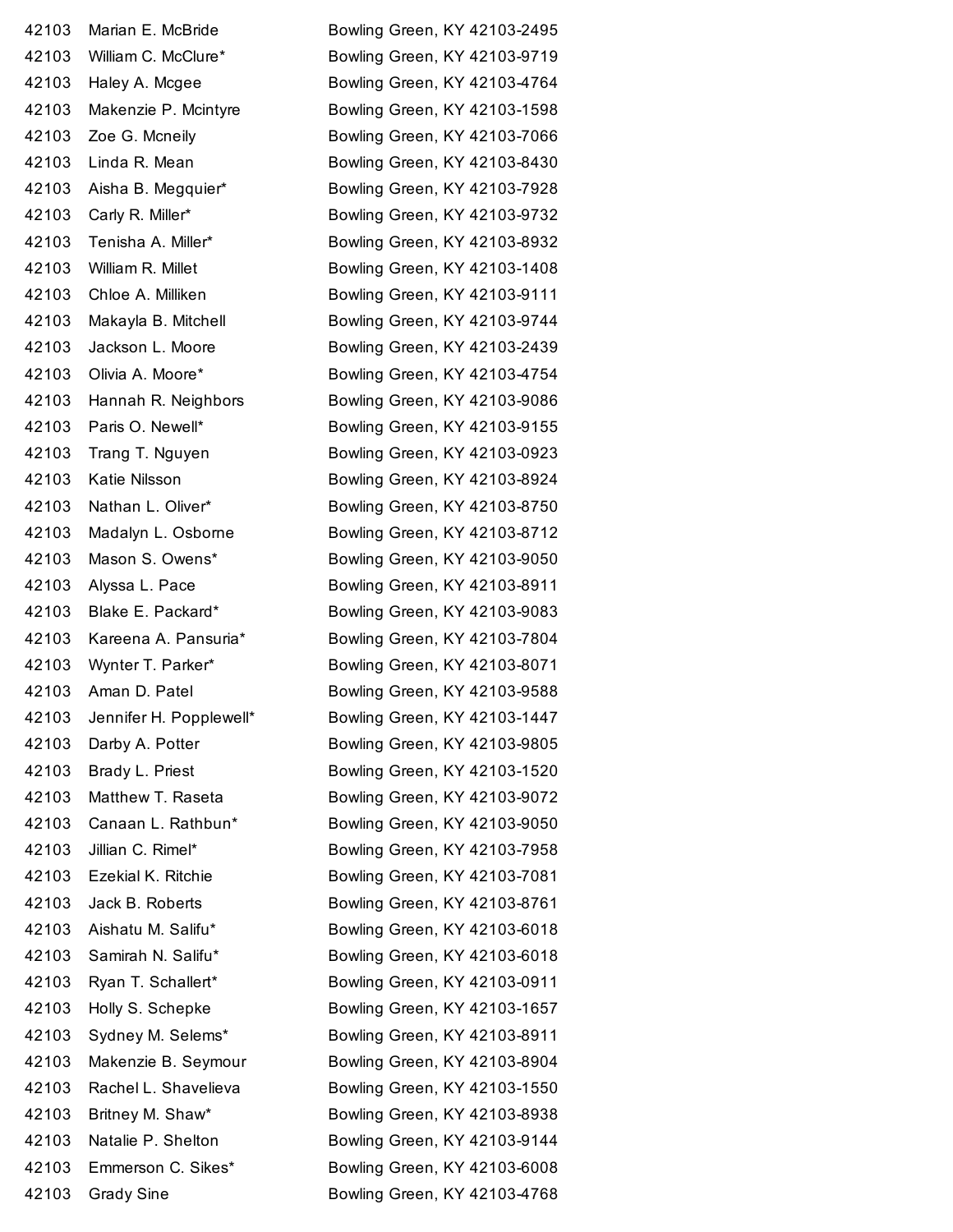| 42103 | Tate G. Sine             |
|-------|--------------------------|
| 42103 | Lyndsi A. Snyder         |
| 42103 | Bailee M. Sowell*        |
| 42103 | Lydia G. Speer           |
| 42103 | Arivumani B. Srivastava* |
| 42103 | Cadan G. Stephanski*     |
| 42103 | John B. Stephanski*      |
| 42103 | Kayley E. Stone          |
| 42103 | Katherine E. Strange     |
| 42103 | John T. Strode           |
| 42103 | James C. Sturgill*       |
| 42103 | Lauralee F. Swincher     |
| 42103 | Ethan Q. Taylor*         |
| 42103 | Madison R. Thomas*       |
| 42103 | Elias B. Thompson*       |
| 42103 | Zachary T. Tompkins      |
| 42103 | Andrew J. Tutko          |
| 42103 | Makenna G. Twyman        |
| 42103 | Lance H. Upright         |
| 42103 | Kaitlin E. Van Zile      |
| 42103 | Zachary A. Vance*        |
| 42103 | Emmerson Y. Vantrease    |
| 42103 | Cassie A. Vaughn*        |
| 42103 | Chapel A. Volkert*       |
| 42103 | Nathan A. Wagner*        |
| 42103 | Chesney L. Walker*       |
| 42103 | Addie K. Watt*           |
| 42103 | Christina L. West*       |
| 42103 | Nicholas H. West*        |
| 42103 | Matthew W. Westbrook*    |
| 42103 | Chloe M. Wheeler         |
| 42103 | Audrey A. Wiles          |
| 42103 | Jack F. Willey           |
| 42103 | Parker S. Williams       |
| 42103 | Ellie J. Wilson*         |
| 42103 | Madeleine L. Wilson*     |
| 42103 | Charles E. Winger        |
| 42103 | Megan H. Withers*        |
| 42103 | Sydney H. Wofford        |
| 42103 | Kaitlyn N. Wondolkowski  |
| 42103 | Austin L. Yates          |
| 42103 | Kaleb J. Yoebstl*        |
| 42103 | Emma Y. Young*           |
| 42103 | Kevin M. Zink            |
|       | 42104 Abigail R. Abrams* |

Bowling Green, KY 42103-4768 Bowling Green, KY 42103-9621 Bowling Green, KY 42103-6222 Bowling Green, KY 42103-6255 Bowling Green, KY 42103-9767 Bowling Green, KY 42103-8462 Bowling Green, KY 42103-8462 Bowling Green, KY 42103-8608 Bowling Green, KY 42103-8099 Bowling Green, KY 42103-9001 Bowling Green, KY 42103-7804 Bowling Green, KY 42103-0918 Bowling Green, KY 42103-6253 Bowling Green, KY 42103-9009 Bowling Green, KY 42103-7180 Bowling Green, KY 42103-6038 Bowling Green, KY 42103-7971 Bowling Green, KY 42103-6004 Bowling Green, KY 42103-6014 Bowling Green, KY 42103-2523 Bowling Green, KY 42103-7975 Bowling Green, KY 42103-1643 Bowling Green, KY 42103-2479 Bowling Green, KY 42103-4708 Bowling Green, KY 42103-9004 Bowling Green, KY 42103-8952 Bowling Green, KY 42103-1572 Bowling Green, KY 42103-1576 Bowling Green, KY 42103-1576 Bowling Green, KY 42103-1516 Bowling Green, KY 42103-6244 Bowling Green, KY 42103-0914 Bowling Green, KY 42103-7832 Bowling Green, KY 42103-7834 Bowling Green, KY 42103-7805 Bowling Green, KY 42103-6222 Bowling Green, KY 42103-9621 Bowling Green, KY 42103-8714 Bowling Green, KY 42103-7155 Bowling Green, KY 42103-8106 Bowling Green, KY 42103-8746 Bowling Green, KY 42103-8533 Bowling Green, KY 42103-6254 Bowling Green, KY 42103-9090 Bowling Green, KY 42104-4515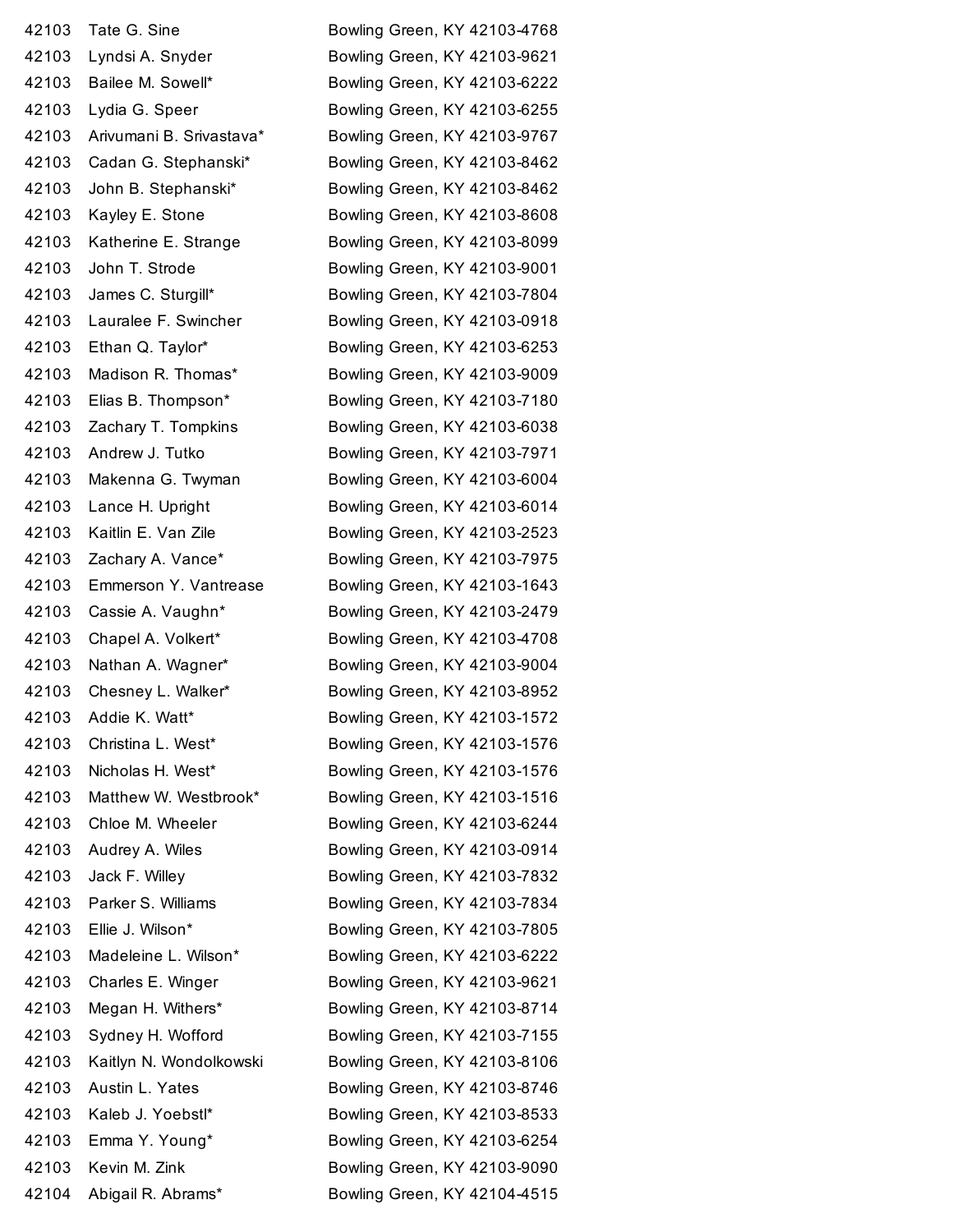42104 Nicholas W. Abshire Bowling Green, KY 42104 Suhaib A. Altabbaa Bowling Green, KY 42104 42104 Aleka R. Chau Bowling Green, KY 42104-0815

 Dervis Ahmetovic Bowling Green, KY 42104-4036 Abdalla S. Al-Dleamy Bowling Green, KY 42104-5085 Ajdin Alic Bowling Green, KY 42104-5581 James K. Allen\* Bowling Green, KY 42104-6522 Makenzie L. Allen\* Bowling Green, KY 42104-8590 Abigail C. Allerkamp\* Bowling Green, KY 42104-7205 Katharine M. Allerkamp\* Bowling Green, KY 42104-7205 Mina I. Alzuwayni\* Bowling Green, KY 42104-4288 Jonah M. August\* Bowling Green, KY 42104-5570 42104 Keaton A. Aune Bowling Green, KY 42104-7591 Zackary M. Austin\* Bowling Green, KY 42104-7598 Eddie Bahic\* Bowling Green, KY 42104-5521 Chase N. Bailey\* Bowling Green, KY 42104-4355 Jamie L. Barbalas Bowling Green, KY 42104-7849 Andrina L. Barefoot Bowling Green, KY 42104-4322 Emily G. Barnard\* Bowling Green, KY 42104-8515 Madeline R. Bean\* Bowling Green, KY 42104-6428 42104 Zeita L. Beaver **Bowling Green, KY 42104-5086**  Justice ben Yosef\* Bowling Green, KY 42104-1086 Ryan A. Bilbrey\* Bowling Green, KY 42104-7212 Matthew B. Blankenship Bowling Green, KY 42104-5040 Cassandra N. Boddeker\* Bowling Green, KY 42104-6355 42104 Abigail F. Bolin Bowling Green, KY 42104-0823 Jaci G. Bolin\* Bowling Green, KY 42104-0823 Mikala H. Bolton\* Bowling Green, KY 42104-6349 42104 Johnnie M. Boswell\* Bowling Green, KY 42104-4647 Charles K. Brassell Bowling Green, KY 42104-4715 James E. Brewer\* Bowling Green, KY 42104-3253 Hadley M. Brown Bowling Green, KY 42104-8762 Keller M. Brown Bowling Green, KY 42104-7449 Imamulhaq Brula\* Bowling Green, KY 42104-7658 Victoria P. Bucklew\* Bowling Green, KY 42104-7208 Adam H. Burns\* Bowling Green, KY 42104-7735 Lily R. Burris Bowling Green, KY 42104-7596 Nathaniel P. Burris\* Bowling Green, KY 42104-7596 James C. Bush\* Bowling Green, KY 42104-4379 42104 Brianna R. Campbell Bowling Green, KY 42104-0332 Eric M. Cantrell\* Bowling Green, KY 42104-4314 42104 Addison G. Carter **Bowling Green, KY 42104-4608**  Rebecca E. Cawthorn\* Bowling Green, KY 42104-5509 Asmir Cerimovic\* Bowling Green, KY 42104-5503 Kaitlin F. Chandler\* Bowling Green, KY 42104-6530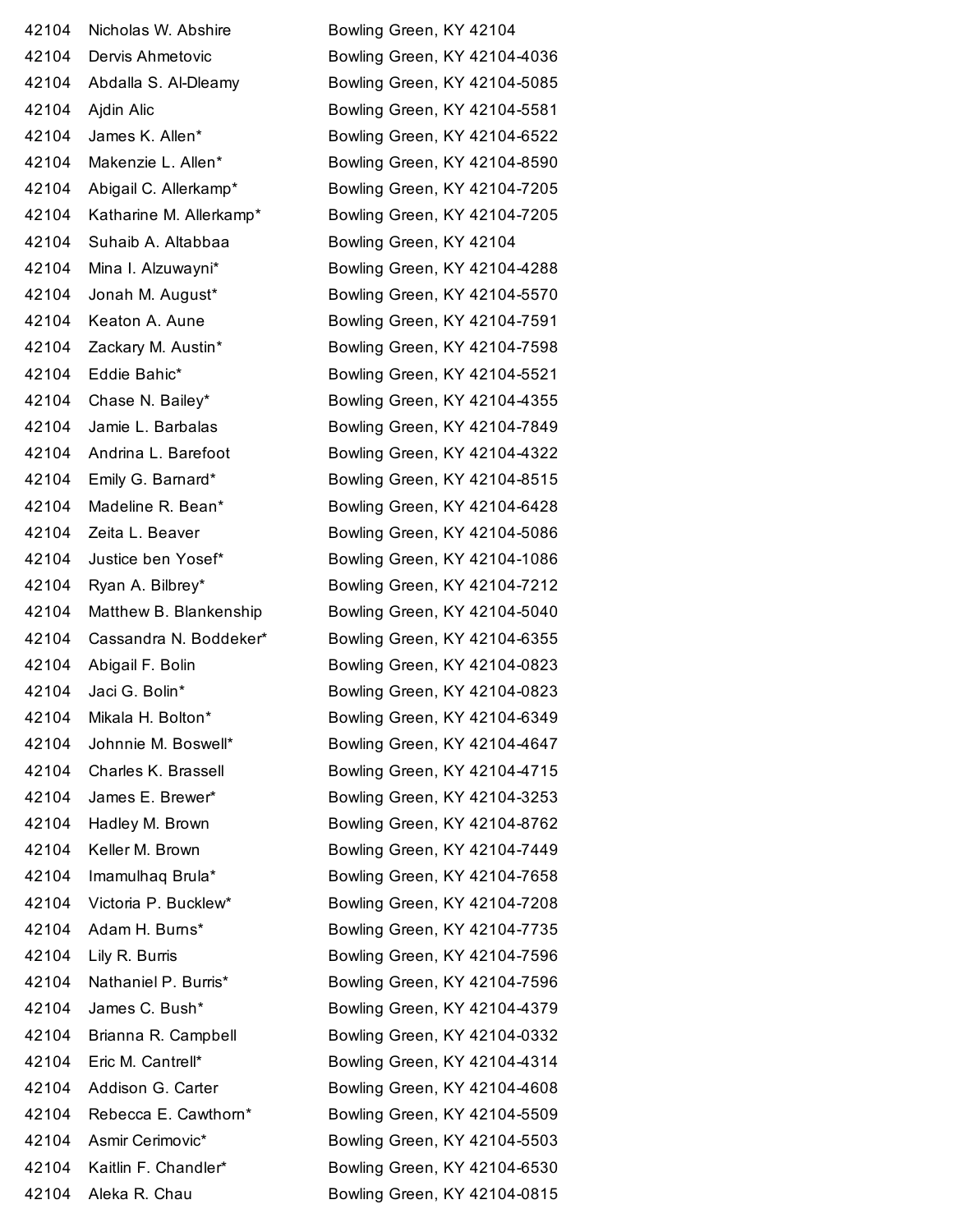| 42104 | Garret W. Chenault     |
|-------|------------------------|
| 42104 | Katherine D. Chiddiste |
| 42104 | Elizabeth M. Chitwood  |
| 42104 | Grace L. Chitwood*     |
| 42104 | Erin N. Chumley        |
| 42104 | Niang M. Cing          |
| 42104 | Mirza Cirak*           |
| 42104 | Kellyn R. Cochran      |
| 42104 | Riley N. Cochran       |
| 42104 | Caleb J. Collins*      |
| 42104 | Madison G. Combs*      |
| 42104 | Andrea N. Conrad       |
| 42104 | Jacob S. Cooley*       |
| 42104 | Frances O. Cordova     |
| 42104 | Christopher N. Cranor  |
| 42104 | Emily K. Cummins*      |
| 42104 | Erin E. Curry*         |
| 42104 | <b>Eldina Cuturic</b>  |
| 42104 | Kristina Cvijanovic    |
| 42104 | Elisia M. Dejarnatt*   |
| 42104 | Kendall E. DeLong      |
| 42104 | Ryan D. Depp*          |
| 42104 | Regan S. Derryberry    |
| 42104 | Daniel S. Diaz*        |
| 42104 | Morgan E. Douglas*     |
| 42104 | Hope A. Dunn           |
| 42104 | Haley M. Duvall        |
| 42104 | Brian D. Elliott*      |
| 42104 | Hunter A. Evans*       |
| 42104 | Rylee A. Fansler       |
| 42104 | Emily E. Feria         |
| 42104 | Madison N. Feria*      |
| 42104 | Sureya Z. Feyzul       |
| 42104 | Jolie D. Finley*       |
| 42104 | Chandler A. Flynt*     |
| 42104 | Julia E. Forsythe*     |
| 42104 | Olivia H. Frederick*   |
| 42104 | Halle E. Freeman*      |
| 42104 | Clifton A. Gadbois*    |
| 42104 | Ravynn B. Gardner*     |
| 42104 | Bria G. Garvin*        |
| 42104 | Lacey E. Gasterland    |
| 42104 | Yoana E. Geis*         |
| 42104 | Alexis M. Gibson       |
|       | 42104 Emma G. Gilliam* |

Bowling Green, KY 42104-7669 Bowling Green, KY 42104-8511 Bowling Green, KY 42104-6271 Bowling Green, KY 42104-6271 Bowling Green, KY 42104-0348 Bowling Green, KY 42104-4344 Bowling Green, KY 42104-0826 Bowling Green, KY 42104-7840 Bowling Green, KY 42104-7840 Bowling Green, KY 42104-3284 Bowling Green, KY 42104-5359 Bowling Green, KY 42104-5322 Bowling Green, KY 42104-5555 Bowling Green, KY 42104-0600 Bowling Green, KY 42104-7224 Bowling Green, KY 42104-7624 Bowling Green, KY 42104-5543 Bowling Green, KY 42104-5526 Bowling Green, KY 42104-4302 Bowling Green, KY 42104-5463 Bowling Green, KY 42104-8522 Bowling Green, KY 42104-7462 Bowling Green, KY 42104-3621 Bowling Green, KY 42104-8579 Bowling Green, KY 42104-8547 Bowling Green, KY 42104-4341 Bowling Green, KY 42104-8766 Bowling Green, KY 42104-3320 Bowling Green, KY 42104-7727 Bowling Green, KY 42104-2418 Bowling Green, KY 42104-8590 Bowling Green, KY 42104-8590 Bowling Green, KY 42104-4784 Bowling Green, KY 42104-4337 Bowling Green, KY 42104-5619 Bowling Green, KY 42104-7448 Bowling Green, KY 42104-5084 Bowling Green, KY 42104-4488 Bowling Green, KY 42104-6326 Bowling Green, KY 42104-4121 Bowling Green, KY 42104-3818 Bowling Green, KY 42104-5012 Bowling Green, KY 42104-7604 Bowling Green, KY 42104-1001 Bowling Green, KY 42104-7452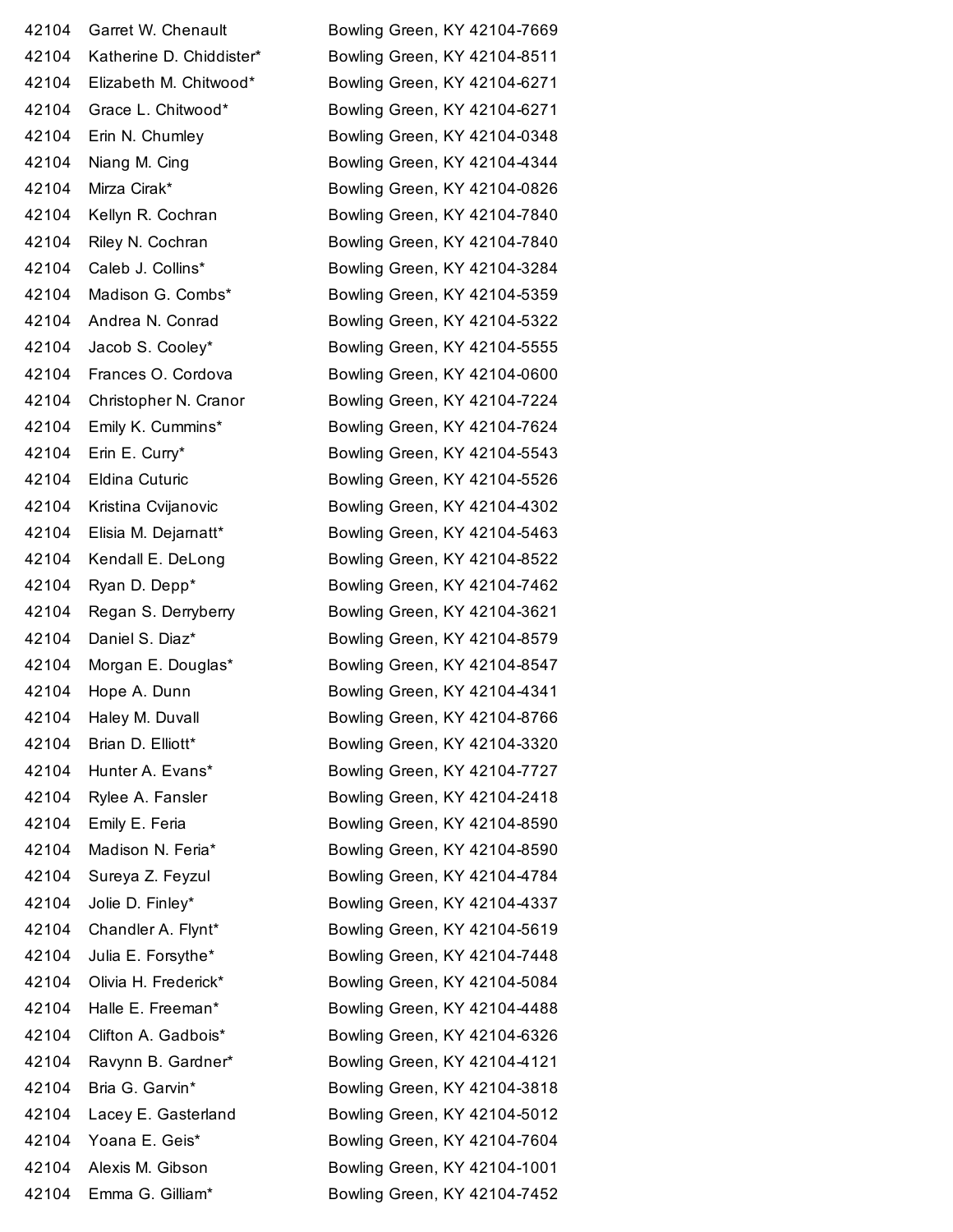| 42104 | Paige A. Glass*            | Bowling Green, KY 42104-8581 |
|-------|----------------------------|------------------------------|
| 42104 | Brittany A. Gould*         | Bowling Green, KY 42104-0356 |
| 42104 | Harrison T. Gover*         | Bowling Green, KY 42104-4662 |
| 42104 | Sarah C. Graham*           | Bowling Green, KY 42104-3125 |
| 42104 | Isabelle C. Graves*        | Bowling Green, KY 42104-6515 |
| 42104 | Jordan C. Graves*          | Bowling Green, KY 42104-5555 |
| 42104 | Noah R. Haas               | Bowling Green, KY 42104-4667 |
| 42104 | Gage T. Haggerty           | Bowling Green, KY 42104-7661 |
| 42104 | McKenna N. Hale*           | Bowling Green, KY 42104-6209 |
| 42104 | Amanda M. Hampton          | Bowling Green, KY 42104-7243 |
| 42104 | Bailey M. Harrington       | Bowling Green, KY 42104-7713 |
| 42104 | Sofia N. Hasani*           | Bowling Green, KY 42104-7650 |
| 42104 | Christopher M. Haughtigan* | Bowling Green, KY 42104-8549 |
| 42104 | Cydney C. Hayes            | Bowling Green, KY 42104-0356 |
| 42104 | Abby M. Haynes*            | Bowling Green, KY 42104-8770 |
| 42104 | Dylan Z. Helbig*           | Bowling Green, KY 42104-8784 |
| 42104 | Mary A. Hendrix*           | Bowling Green, KY 42104-8770 |
| 42104 | Kaitlyn N. Hesson*         | Bowling Green, KY 42104-7735 |
| 42104 | Meredith C. Hightower*     | Bowling Green, KY 42104-8736 |
| 42104 | Quinn C. Hixson*           | Bowling Green, KY 42104-4142 |
| 42104 | Zing T. Hnem*              | Bowling Green, KY 42104-4532 |
| 42104 | Trevor M. Hoffmann*        | Bowling Green, KY 42104-8586 |
| 42104 | Grant A. Holland*          | Bowling Green, KY 42104-7633 |
| 42104 | Alexandra M. Holloway      | Bowling Green, KY 42104-4740 |
| 42104 | Zachary T. Hopkins         | Bowling Green, KY 42104-5545 |
| 42104 | Katherine E. Hornsby*      | Bowling Green, KY 42104-5466 |
| 42104 | Zaya M. Htat               | Bowling Green, KY 42104-7230 |
| 42104 | Trevor R. Huddleston*      | Bowling Green, KY 42104-4423 |
| 42104 | Ronnye J. Hudson           | Bowling Green, KY 42104-4594 |
| 42104 | Cheyenne E. Huetter        | Bowling Green, KY 42104-4478 |
| 42104 | Jeyran Iskandar            | Bowling Green, KY 42104-8789 |
| 42104 | Emily K. Jackson           | Bowling Green, KY 42104-4550 |
| 42104 | Goodman H. Johnson         | Bowling Green, KY 42104-7571 |
| 42104 | Hayden S. Johnson          | Bowling Green, KY 42104-7728 |
| 42104 | Jenna G. Johnson*          | Bowling Green, KY 42104-4560 |
| 42104 | Abby G. Jones*             | Bowling Green, KY 42104-4755 |
| 42104 | Bayly S. Jones             | Bowling Green, KY 42104-5608 |
| 42104 | Dylan M. Justice           | Bowling Green, KY 42104-7728 |
| 42104 | Dominic A. Kelly           | Bowling Green, KY 42104-7629 |
| 42104 | Jillian M. Kenney*         | Bowling Green, KY 42104-5333 |
| 42104 | Andrea G. Keoshian         | Bowling Green, KY 42104-5553 |
| 42104 | Sydney N. Keown            | Bowling Green, KY 42104-8560 |
| 42104 | Tiffany A. King            | Bowling Green, KY 42104-0828 |
| 42104 | Nermin Klapic*             | Bowling Green, KY 42104-7233 |
| 42104 | Haylee R. Koger            | Bowling Green, KY 42104-8601 |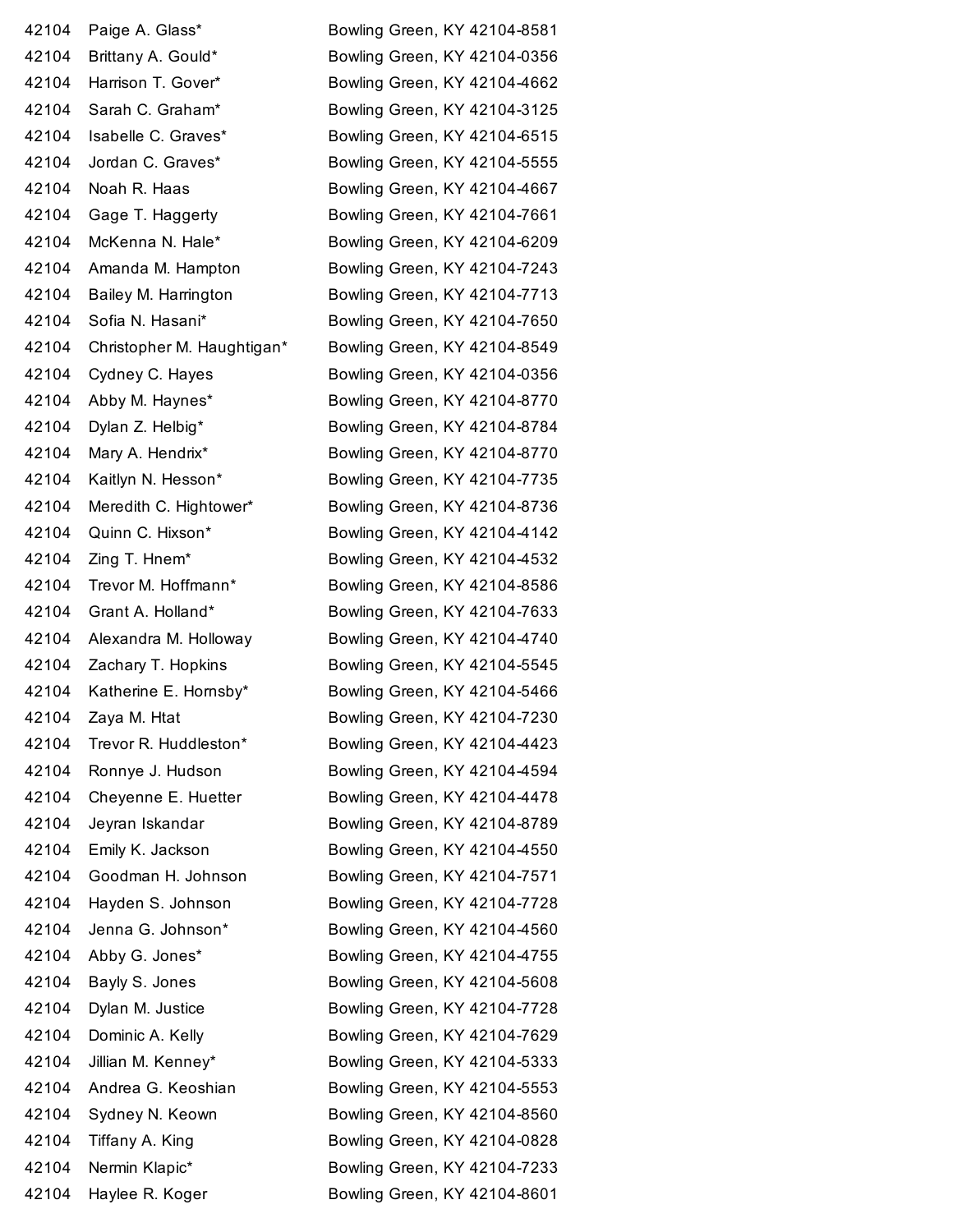| 42104 | Adela Kuljancic         |
|-------|-------------------------|
| 42104 | Trayson G. Lawler*      |
| 42104 | Jackson E. Lawrence     |
| 42104 | Michael Le              |
| 42104 | Lindsey P. Lee*         |
| 42104 | Andrea C. Lenoir        |
| 42104 | Kaitlyn N. Lewis        |
| 42104 | Zhongxu Lin             |
| 42104 | Zelda L. Little*        |
| 42104 | Owen K. Logsdon         |
| 42104 | Heather N. Loid*        |
| 42104 | Ashley N. Lord*         |
| 42104 | Fiona G. Manivong*      |
| 42104 | Connor E. Mann          |
| 42104 | Jihad O. Mansour        |
| 42104 | Dazae A. Marshall*      |
| 42104 | Andrew J. Mc Cubbins*   |
| 42104 | Aidan Z. McAllister*    |
| 42104 | Cannon W. McDaniel*     |
| 42104 | Dawson G. McDaniel*     |
| 42104 | Robert S. McGregor*     |
| 42104 | Adam R. Mcguffey        |
| 42104 | Andrew T. McLaughlin*   |
| 42104 | Olivia M. McMurtry      |
| 42104 | Nga Meh                 |
| 42104 | Pray Meh                |
| 42104 | Amer Mehmedovic         |
| 42104 | Emra Mehmedovic*        |
| 42104 | Austin H. Meredith*     |
| 42104 | Zachary T. Mers*        |
| 42104 | Morgan R. Meyer         |
| 42104 | Alana E. Miklica        |
| 42104 | Lauren M. Milam*        |
| 42104 | Allie G. Miller*        |
| 42104 | Colin W. Mooney*        |
| 42104 | Ethan L. Moore*         |
| 42104 | Tristan C. Moore*       |
| 42104 | Trini M. Morales        |
| 42104 | Madison G. Morrill*     |
| 42104 | Benjamin A. Morrison    |
| 42104 | Makayla E. Mosier*      |
| 42104 | Adela Muhic*            |
| 42104 | Olatomiwa O. Mustapha   |
| 42104 | Brayden T. Narveson     |
|       | 42104 Nathaniel C. Nash |

Bowling Green, KY 42104-7657 Bowling Green, KY 42104-5310 Bowling Green, KY 42104-7431 Bowling Green, KY 42104-4784 Bowling Green, KY 42104-5421 Bowling Green, KY 42104-4696 Bowling Green, KY 42104-7219 Bowling Green, KY 42104-0210 Bowling Green, KY 42104-6411 Bowling Green, KY 42104-7210 Bowling Green, KY 42104-3365 Bowling Green, KY 42104-6226 Bowling Green, KY 42104-7660 Bowling Green, KY 42104-6546 Bowling Green, KY 42104-6529 Bowling Green, KY 42104-4077 Bowling Green, KY 42104-5595 Bowling Green, KY 42104-8500 Bowling Green, KY 42104-8765 Bowling Green, KY 42104-7224 Bowling Green, KY 42104-3258 Bowling Green, KY 42104-7586 Bowling Green, KY 42104-4358 Bowling Green, KY 42104-8586 Bowling Green, KY 42104-4498 Bowling Green, KY 42104-5571 Bowling Green, KY 42104-4678 Bowling Green, KY 42104-5357 Bowling Green, KY 42104-4713 Bowling Green, KY 42104-0314 Bowling Green, KY 42104-8553 Bowling Green, KY 42104-6526 Bowling Green, KY 42104-8723 Bowling Green, KY 42104-3323 Bowling Green, KY 42104-8522 Bowling Green, KY 42104-8527 Bowling Green, KY 42104-0342 Bowling Green, KY 42104-5373 Bowling Green, KY 42104-4732 Bowling Green, KY 42104-8539 Bowling Green, KY 42104-5535 Bowling Green, KY 42104-5514 a\* Bowling Green, KY 42104-4737 Bowling Green, KY 42104-3121 Bowling Green, KY 42104-0359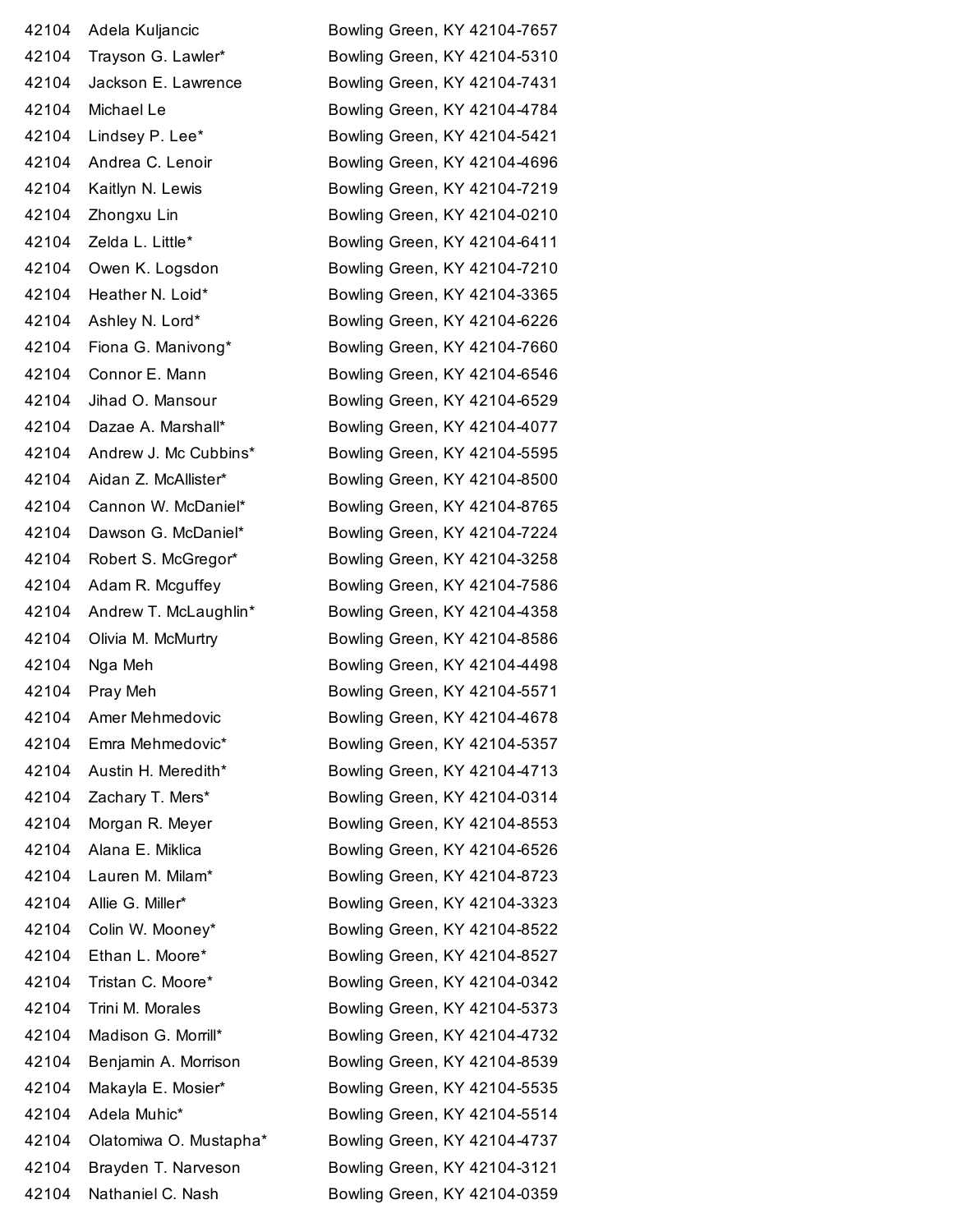| 42104 | Tucker S. Nash              | Bowling Green, KY 42104-7430 |
|-------|-----------------------------|------------------------------|
| 42104 | Lydia C. Nathan             | Bowling Green, KY 42104-0330 |
| 42104 | Meghan L. Nelson*           | Bowling Green, KY 42104-7944 |
| 42104 | Ally G. Newberry*           | Bowling Green, KY 42104-4604 |
| 42104 | Maylin K. Newberry*         | Bowling Green, KY 42104-4604 |
| 42104 | Sydney S. Newberry          | Bowling Green, KY 42104-4604 |
| 42104 | Angel H. Nguyen             | Bowling Green, KY 42104-4604 |
| 42104 | Brian T. Nguyen*            | Bowling Green, KY 42104-7639 |
| 42104 | Kevin Nguyen*               | Bowling Green, KY 42104-4749 |
| 42104 | Frankie Ni*                 | Bowling Green, KY 42104-4751 |
| 42104 | Addison M. Nohel*           | Bowling Green, KY 42104-5505 |
| 42104 | David N. Nole               | Bowling Green, KY 42104-7638 |
| 42104 | Natalie P. Noltkamper       | Bowling Green, KY 42104-4615 |
| 42104 | Loren A. Osborne*           | Bowling Green, KY 42104-8553 |
| 42104 | Chrystal Otiono             | Bowling Green, KY 42104-1058 |
| 42104 | Joshua W. Pace*             | Bowling Green, KY 42104-7836 |
| 42104 | Shreya Pandey*              | Bowling Green, KY 42104-5043 |
| 42104 | Het H. Parekh               | Bowling Green, KY 42104-4750 |
| 42104 | Amanda L. Pate              | Bowling Green, KY 42104-5353 |
| 42104 | Dev S. Patel*               | Bowling Green, KY 42104-4756 |
| 42104 | Dhruvinkumar R. Patel*      | Bowling Green, KY 42104-4784 |
| 42104 | Hemali Patel*               | Bowling Green, KY 42104-6375 |
| 42104 | Kush N. Patel*              | Bowling Green, KY 42104-7223 |
| 42104 | Nidhi P. Patel              | Bowling Green, KY 42104-7895 |
| 42104 | Nilaya H. Patel             | Bowling Green, KY 42104-5616 |
| 42104 | Roshni K. Patel             | Bowling Green, KY 42104-5616 |
| 42104 | Sakshiben Rameshbhai Patel* | Bowling Green, KY 42104-4784 |
| 42104 | Samuel R. Paugh*            | Bowling Green, KY 42104-6523 |
| 42104 | Avery N. Peerce             | Bowling Green, KY 42104-7636 |
| 42104 | Jessica A. Perez*           | Bowling Green, KY 42104-4131 |
| 42104 | Robi B. Perry*              | Bowling Green, KY 42104-7572 |
| 42104 | Maya L. Peterson            | Bowling Green, KY 42104-5550 |
| 42104 | Carson J. Pillow*           | Bowling Green, KY 42104-6506 |
| 42104 | Yvonne C. Pillow*           | Bowling Green, KY 42104-6506 |
| 42104 | Liberty M. Pinon*           | Bowling Green, KY 42104-4638 |
| 42104 | Matthew D. Polak*           | Bowling Green, KY 42104-7207 |
| 42104 | Ethan C. Poore              | Bowling Green, KY 42104-4661 |
| 42104 | William L. Poteet           | Bowling Green, KY 42104-6437 |
| 42104 | Nina Ramljak*               | Bowling Green, KY 42104-6440 |
| 42104 | Kevin R. Reagan             | Bowling Green, KY 42104-4144 |
| 42104 | Ashley M. Reed              | Bowling Green, KY 42104-7448 |
| 42104 | Michael T. Reeves           | Bowling Green, KY 42104-5563 |
| 42104 | Easton P. Reynolds*         | Bowling Green, KY 42104-6366 |
| 42104 | Peighton E. Reynolds*       | Bowling Green, KY 42104-7537 |
| 42104 | Garrett A. Rhoades          | Bowling Green, KY 42104-7229 |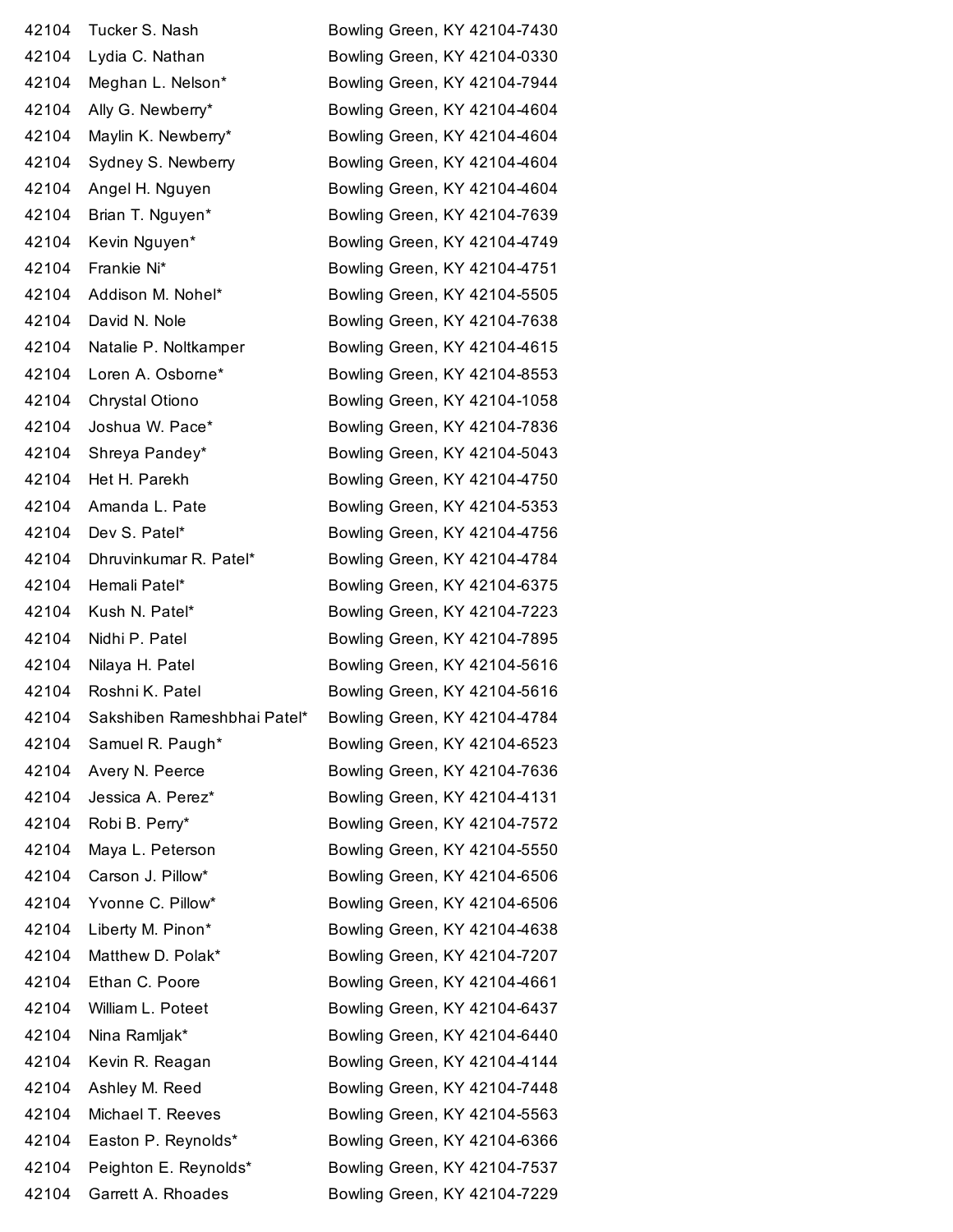| 42104 | Dillon W. Riecke*          | Bowling Green, KY 42104-3123 |
|-------|----------------------------|------------------------------|
| 42104 | Jacob M. Riese             | Bowling Green, KY 42104-6322 |
| 42104 | Mateus Rodrigues Vaz*      | Bowling Green, KY 42104-5005 |
| 42104 | John T. Ryan*              | Bowling Green, KY 42104-5535 |
| 42104 | Manzar Rzayeva             | Bowling Green, KY 42104-6002 |
| 42104 | Petrit Sadriu*             | Bowling Green, KY 42104-6351 |
| 42104 | Kasey Salloum              | Bowling Green, KY 42104-6506 |
| 42104 | Grace E. Schaeffer*        | Bowling Green, KY 42104-7452 |
| 42104 | Eleanor G. Schueler*       | Bowling Green, KY 42104-4419 |
| 42104 | Martin R. Scott*           | Bowling Green, KY 42104-0329 |
| 42104 | Steven Selestino*          | Bowling Green, KY 42104-5470 |
| 42104 | Prentis E. Serrano*        | Bowling Green, KY 42104-7422 |
| 42104 | Ben T. Sexton*             | Bowling Green, KY 42104-3274 |
| 42104 | Maharshi V. Sharma         | Bowling Green, KY 42104-5528 |
| 42104 | Brittany M. Shepherd-Maher | Bowling Green, KY 42104-4144 |
| 42104 | Sydney J. Shrewsbury*      | Bowling Green, KY 42104-7639 |
| 42104 | Jenna G. Simmons           | Bowling Green, KY 42104-8776 |
| 42104 | Molly R. Simmons*          | Bowling Green, KY 42104-8572 |
| 42104 | Anne C. Simpson*           | Bowling Green, KY 42104-7224 |
| 42104 | Jeremiah D. Simpson*       | Bowling Green, KY 42104-8591 |
| 42104 | Lindsey C. Simpson*        | Bowling Green, KY 42104-7462 |
| 42104 | Austin T. Smith*           | Bowling Green, KY 42104-5534 |
| 42104 | Brian D. Smith             | Bowling Green, KY 42104-8001 |
| 42104 | Cassidy D. Smith*          | Bowling Green, KY 42104-7402 |
| 42104 | Emily L. Smith*            | Bowling Green, KY 42104-3076 |
| 42104 | Megan G. Smith*            | Bowling Green, KY 42104-4753 |
| 42104 | Molly O. Smith*            | Bowling Green, KY 42104-6526 |
| 42104 | Nicholas C. Smith          | Bowling Green, KY 42104-7568 |
| 42104 | Callie A. Spires           | Bowling Green, KY 42104-7226 |
| 42104 | Kate E. Spires*            | Bowling Green, KY 42104-7226 |
| 42104 | Ethan K. Spurlin*          | Bowling Green, KY 42104-6405 |
| 42104 | Logan C. Stanfield*        | Bowling Green, KY 42104-5357 |
| 42104 | Macy A. Steele*            | Bowling Green, KY 42104-4690 |
| 42104 | Ashton M. Sutton           | Bowling Green, KY 42104-4756 |
| 42104 | Andrew J. Swierkosz*       | Bowling Green, KY 42104-7616 |
| 42104 | Van B. Thang               | Bowling Green, KY 42104-4726 |
| 42104 | Tabitha N. Thomas          | Bowling Green, KY 42104-8594 |
| 42104 | Joel M. Thomason*          | Bowling Green, KY 42104-3006 |
| 42104 | Samuel F. Tinch*           | Bowling Green, KY 42104-4202 |
| 42104 | Madison C. Travitz*        | Bowling Green, KY 42104-6245 |
| 42104 | Leon Trinh*                | Bowling Green, KY 42104-4709 |
| 42104 | Lucas Trinh*               | Bowling Green, KY 42104-4709 |
| 42104 | Janessa L. Unseld          | Bowling Green, KY 42104-8511 |
| 42104 | Abigail J. van Schenkhof*  | Bowling Green, KY 42104-4542 |
| 42104 | Daniela A. Velazquez       | Bowling Green, KY 42104-3823 |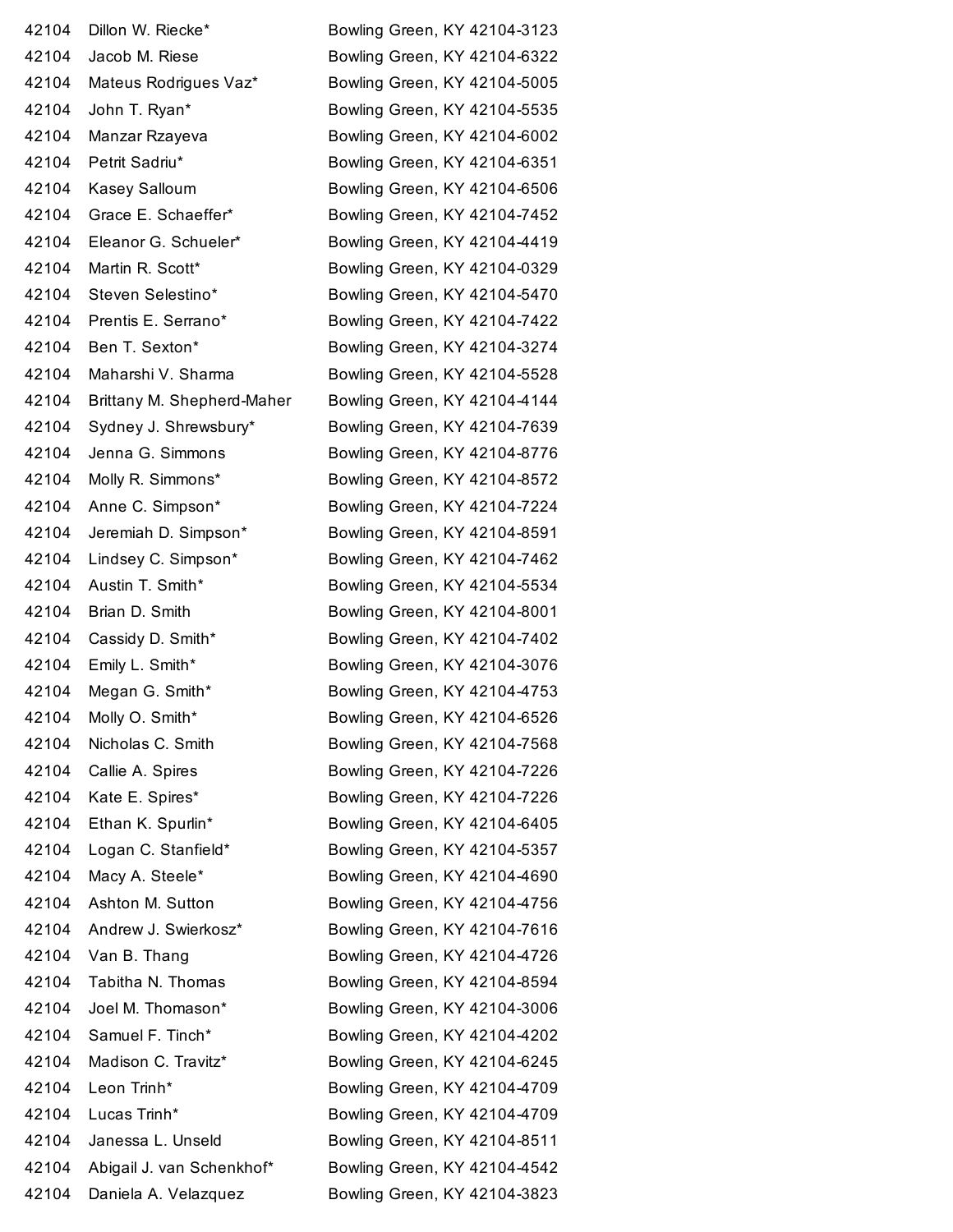| 42104 | Larissa K. Vernak*         | Bowling Green, KY 42104-8808 |
|-------|----------------------------|------------------------------|
| 42104 | Saul Villavicencio Sanchez | Bowling Green, KY 42104-3118 |
| 42104 | Duong H. Vo                | Bowling Green, KY 42104-4756 |
| 42104 | Annie Vy*                  | Bowling Green, KY 42104-8566 |
| 42104 | Emma I. Watson             | Bowling Green, KY 42104-8522 |
| 42104 | Caitlin N. Weddington*     | Bowling Green, KY 42104-3028 |
| 42104 | Alexandria A. West         | Bowling Green, KY 42104-3803 |
| 42104 | Emily F. Wheeler*          | Bowling Green, KY 42104-3231 |
| 42104 | Erin M. Wheeler            | Bowling Green, KY 42104-4346 |
| 42104 | Haylee B. White*           | Bowling Green, KY 42104-5544 |
| 42104 | Kennedy D. White           | Bowling Green, KY 42104-5086 |
| 42104 | Tessa L. Whittaker*        | Bowling Green, KY 42104-4373 |
| 42104 | Tabitha M. Willgruber*     | Bowling Green, KY 42104-8509 |
| 42104 | Zane T. Willgruber*        | Bowling Green, KY 42104-4396 |
| 42104 | Emilee F. Williams         | Bowling Green, KY 42104-7212 |
| 42104 | Shaniqua D. Williams*      | Bowling Green, KY 42104-6373 |
| 42104 | Victoria G. Willis*        | Bowling Green, KY 42104-4358 |
| 42104 | Karigan T. Wilson          | Bowling Green, KY 42104-5375 |
| 42104 | Madeline N. Wilson         | Bowling Green, KY 42104-3858 |
| 42104 | Madelyn K. Wilson          | Bowling Green, KY 42104-8580 |
| 42104 | Taine B. Wilson*           | Bowling Green, KY 42104-8513 |
| 42104 | Luke W. Wininger*          | Bowling Green, KY 42104-7586 |
| 42104 | Matthew M. Wininger        | Bowling Green, KY 42104-7586 |
| 42104 | Christian J. Winn          | Bowling Green, KY 42104-0210 |
| 42104 | Emily K. Wood              | Bowling Green, KY 42104-7408 |
| 42104 | Marissa Xia*               | Bowling Green, KY 42104-8522 |
| 42104 | Eric Xing*                 | Bowling Green, KY 42104-7218 |
| 42104 | Madison F. York            | Bowling Green, KY 42104-5352 |
| 42104 | Leigh A. Young             | Bowling Green, KY 42104-5597 |
| 42104 | E Myo T. Zin               | Bowling Green, KY 42104-5084 |
| 42122 | Emilee N. Arnold*          | Alvaton, KY 42122-9693       |
| 42122 | Nicholas R. Barth*         | Alvaton, KY 42122-9664       |
| 42122 | Sarah B. Bergamini*        | Alvaton, KY 42122-9510       |
| 42122 | Dylan M. Borders           | Alvaton, KY 42122-9538       |
| 42122 | Hannah F. Brady            | Alvaton, KY 42122-9663       |
| 42122 | Kathryne L. Burnham        | Alvaton, KY 42122-9674       |
| 42122 | Baylee J. Burton*          | Alvaton, KY 42122            |
| 42122 | Meradeth L. Carroll*       | Alvaton, KY 42122-8751       |
| 42122 | Lindsey A. Coates          | Alvaton, KY 42122-9581       |
| 42122 | Kaylee B. Copass*          | Alvaton, KY 42122-9640       |
| 42122 | Cora M. Eversoll           | Alvaton, KY 42122-9674       |
| 42122 | Jesse C. Harmon            | Alvaton, KY 42122-9642       |
| 42122 | Katie F. Heard             | Alvaton, KY 42122-9680       |
| 42122 | Ashley B. Heck*            | Alvaton, KY 42122-9706       |
| 42122 | Grace M. Hewitt*           | Alvaton, KY 42122-9594       |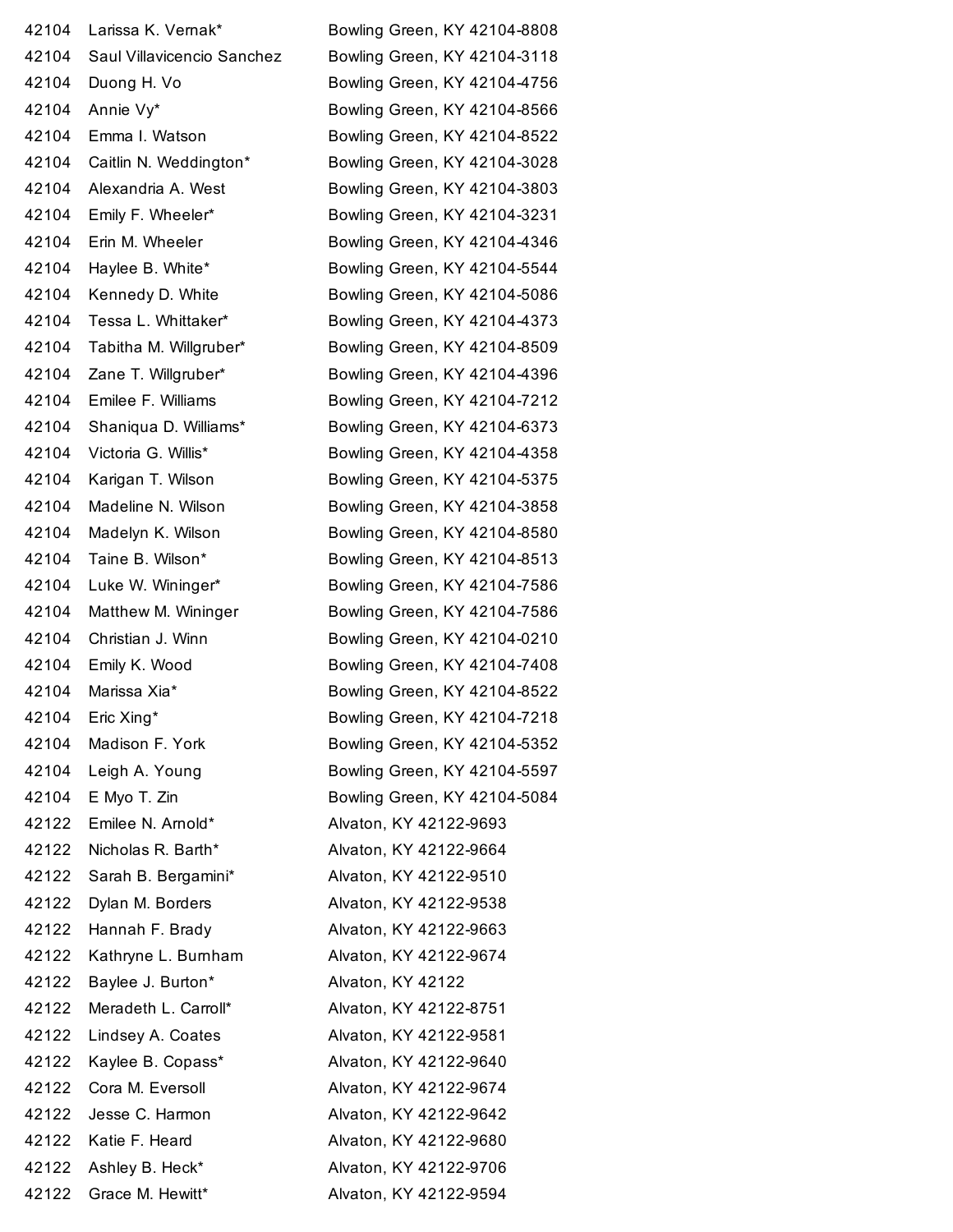| 42122 | Rebekah L. Hudson         | Alvaton, KY 42122-9524      |
|-------|---------------------------|-----------------------------|
| 42122 | Hannah R. McNabb*         | Alvaton, KY 42122-9721      |
| 42122 | Bella N. Norman*          | Alvaton, KY 42122-9772      |
| 42122 | Zena G. Pare*             | Alvaton, KY 42122-9689      |
| 42122 | Abigail L. Peay           | Alvaton, KY 42122-9721      |
| 42122 | Sophie G. Pemberton*      | Alvaton, KY 42122-9523      |
| 42122 | Caleb R. Peterson         | Alvaton, KY 42122-8669      |
| 42122 | Lacy M. Powell*           | Alvaton, KY 42122-8654      |
| 42122 | Jaysie A. Pretrick*       | Alvaton, KY 42122-8641      |
| 42122 | Camaren M. Pursley        | Alvaton, KY 42122-9763      |
| 42122 | Kennedy R. Roberts*       | Alvaton, KY 42122-9675      |
| 42122 | Amaya D. Salvador         | Alvaton, KY 42122-9664      |
| 42122 | Lily G. Simpson*          | Alvaton, KY 42122-9725      |
| 42122 | Logan M. Smith*           | Alvaton, KY 42122-8698      |
| 42122 | Natalie G. Smith*         | Alvaton, KY 42122-9652      |
| 42122 | Sophia L. South*          | Alvaton, KY 42122-9578      |
| 42122 | Noah L. Stansbury         | Alvaton, KY 42122-8738      |
| 42122 | Tesla N. Trammell         | Alvaton, KY 42122-8761      |
| 42122 | Elizabeth J. Witty*       | Alvaton, KY 42122-9689      |
| 42159 | William S. Alsup          | Oakland, KY 42159-6841      |
| 42159 | Taylor J. Atkinson*       | Oakland, KY 42159-9790      |
| 42159 | Kyleigh M. Boucher        | Oakland, KY 42159-6824      |
| 42159 | Eric F. Calix             | Oakland, KY 42159-0102      |
| 42159 | Lillian R. Cross          | Oakland, KY 42159-9719      |
| 42159 | Neal T. Cummins           | Oakland, KY 42159-6807      |
| 42159 | Dawson D. Doyle*          | Oakland, KY 42159-6841      |
|       | 42159 Jordan E. Fulkerson | Oakland, KY 42159-9709      |
| 42159 | Dalton C. Sledge*         | Oakland, KY 42159-9746      |
| 42170 | Victoria L. DeVore        | Woodburn, KY 42170-9746     |
| 42170 | Caleb R. Dotson*          | Woodburn, KY 42170-9715     |
| 42170 | Briley P. Robinson        | Woodburn, KY 42170-9639     |
| 42170 | Embry N. Weaver*          | Woodburn, KY 42170          |
| 42170 | Sarah M. Wolf*            | Woodburn, KY 42170-9788     |
| 42171 | Abby E. Alexander*        | Smiths Grove, KY 42171-8251 |
| 42171 | Lauren G. Ballance*       | Smiths Grove, KY 42171-8974 |
| 42171 | Spencer M. Bass           | Smiths Grove, KY 42171-8811 |
| 42171 | Brooklyn J. Bean*         | Smiths Grove, KY 42171-0328 |
| 42171 | Wesley A. Bennett         | Smiths Grove, KY 42171-9388 |
| 42171 | Caroline E. Blaine        | Smiths Grove, KY 42171-8149 |
| 42171 | Julie A. Bowles*          | Smiths Grove, KY 42171-9103 |
| 42171 | Autumn R. Butler          | Smiths Grove, KY 42171-8266 |
| 42171 | Mary E. Cassady*          | Smiths Grove, KY 42171-7304 |
| 42171 | Mikayla A. Duvall*        | Smiths Grove, KY 42171-9165 |
| 42171 | Benjamin A. Elmore        | Smiths Grove, KY 42171-8277 |
| 42171 | Dylan L. Elmore           | Smiths Grove, KY 42171-7250 |